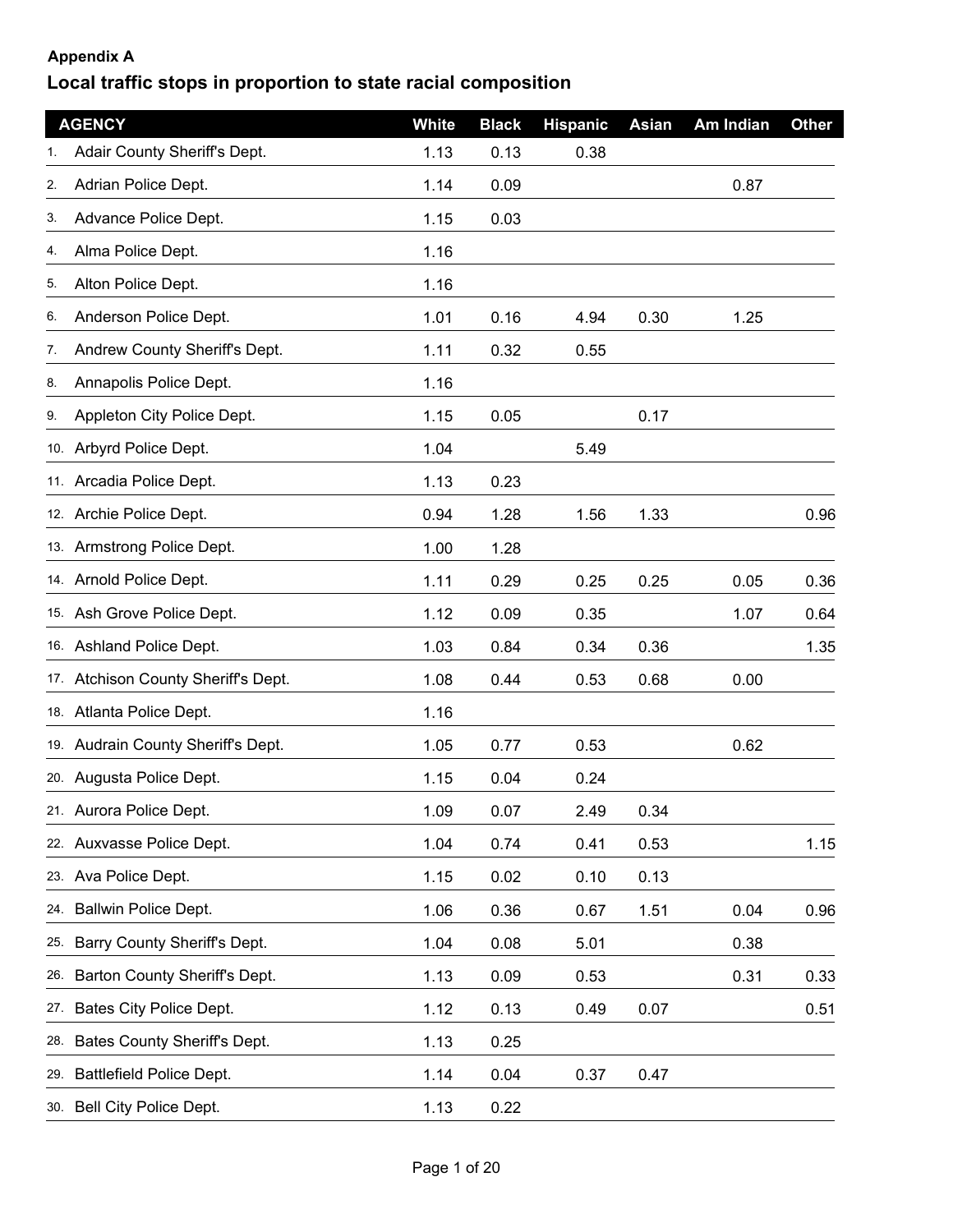| <b>AGENCY</b>                               | <b>White</b> | <b>Black</b> | <b>Hispanic</b> | <b>Asian</b> | Am Indian | <b>Other</b> |
|---------------------------------------------|--------------|--------------|-----------------|--------------|-----------|--------------|
| Bella Villa Police Dept.<br>31.             | 1.05         | 0.56         | 0.75            | 0.92         | 0.15      | 0.81         |
| 32. Belle Police Dept.                      | 1.16         | 0.01         |                 |              |           |              |
| Bellefontaine Neighbors Police Dept.<br>33. | 0.30         | 6.96         | 0.23            | 0.45         | 0.04      | 0.24         |
| 34. Bellflower Police Dept.                 | 1.08         | 0.16         | 0.93            | 1.19         | 1.64      |              |
| 35. Bel-Nor Police Dept.                    | 0.31         | 6.74         | 0.35            | 1.05         | 0.23      | 0.64         |
| 36. Bel-Ridge Police Dept.                  | 0.53         | 5.01         | 0.30            | 0.94         | 0.08      | 0.52         |
| 37. Belton Police Dept.                     | 1.01         | 0.68         | 2.48            | 0.44         | 0.06      | 0.23         |
| 38. Benton County Sheriff's Dept.           | 1.12         | 0.11         | 0.74            | 0.13         |           | 0.20         |
| 39. Benton Police Dept.                     | 1.13         | 0.20         |                 |              |           |              |
| 40. Berger Police Dept.                     | 1.16         |              |                 |              |           |              |
| 41. Berkeley Police Dept.                   | 0.43         | 5.89         | 0.45            | 0.45         | 0.06      | 0.25         |
| 42. Bernie Police Dept.                     | 1.04         | 0.74         | 0.99            |              | 0.16      | 0.17         |
| 43. Bertrand Police Dept.                   | 0.80         | 2.65         |                 | 2.41         |           |              |
| 44. Bethany Police Dept.                    | 1.08         | 0.34         | 0.77            | 0.33         | 0.45      | 0.71         |
| 45. Beverly Hills Police Dept.              | 0.14         | 8.39         |                 | 0.44         |           |              |
| Bevier Police Dept.<br>46.                  | 1.16         | 0.00         |                 |              |           |              |
| 47. Billings Police Dept.                   | 1.09         | 0.12         | 1.56            | 1.00         |           |              |
| <b>Bland Police Dept.</b><br>48.            | 1.16         |              |                 |              |           |              |
| 49. Bloomfield Police Dept.                 | 1.16         |              |                 |              |           |              |
| 50. Blue Springs Police Dept.               | 1.02         | 0.45         | 1.10            | 0.28         | 0.16      | 4.44         |
| 51. Bolivar Police Dept.                    | 1.13         | 0.09         | 0.46            | 0.22         | 0.08      | 0.23         |
| Bollinger County Sheriff's Dept.<br>52.     | 1.16         |              | 0.11            |              |           |              |
| Bonne Terre Police Dept.<br>53.             | 1.14         | 0.06         | 0.15            | 0.06         |           | 0.63         |
| 54. Boone County Sheriff's Dept.            | 0.99         | 1.18         | 0.63            | 0.58         | 0.03      | 0.32         |
| 55. Boonville Police Dept.                  | 0.95         | 1.46         | 0.38            | 1.17         | 0.07      | 0.35         |
| 56. Bourbon Dept. of Public Safety          | 0.99         | 0.25         | 0.73            | 0.49         |           | 9.66         |
| Bowling Green Police Dept.<br>57.           | 1.03         | 0.93         | 0.64            |              |           |              |
| 58. Branson Police Dept.                    | 1.11         | 0.12         | 1.32            | 0.40         | 0.04      | 0.22         |
| 59. Branson West Police Dept.               | 1.14         | 0.05         | 0.28            |              | 0.17      |              |
| 60. Braymer Police Dept.                    | 1.13         | 0.21         |                 |              |           |              |
| 61. Breckenridge Hills Police Dept.         | 0.69         | 3.25         | 3.14            | 0.39         |           | 0.49         |
| 62. Brentwood Police Dept.                  | 1.00         | 0.94         | 0.42            | 1.53         | 0.08      | 0.71         |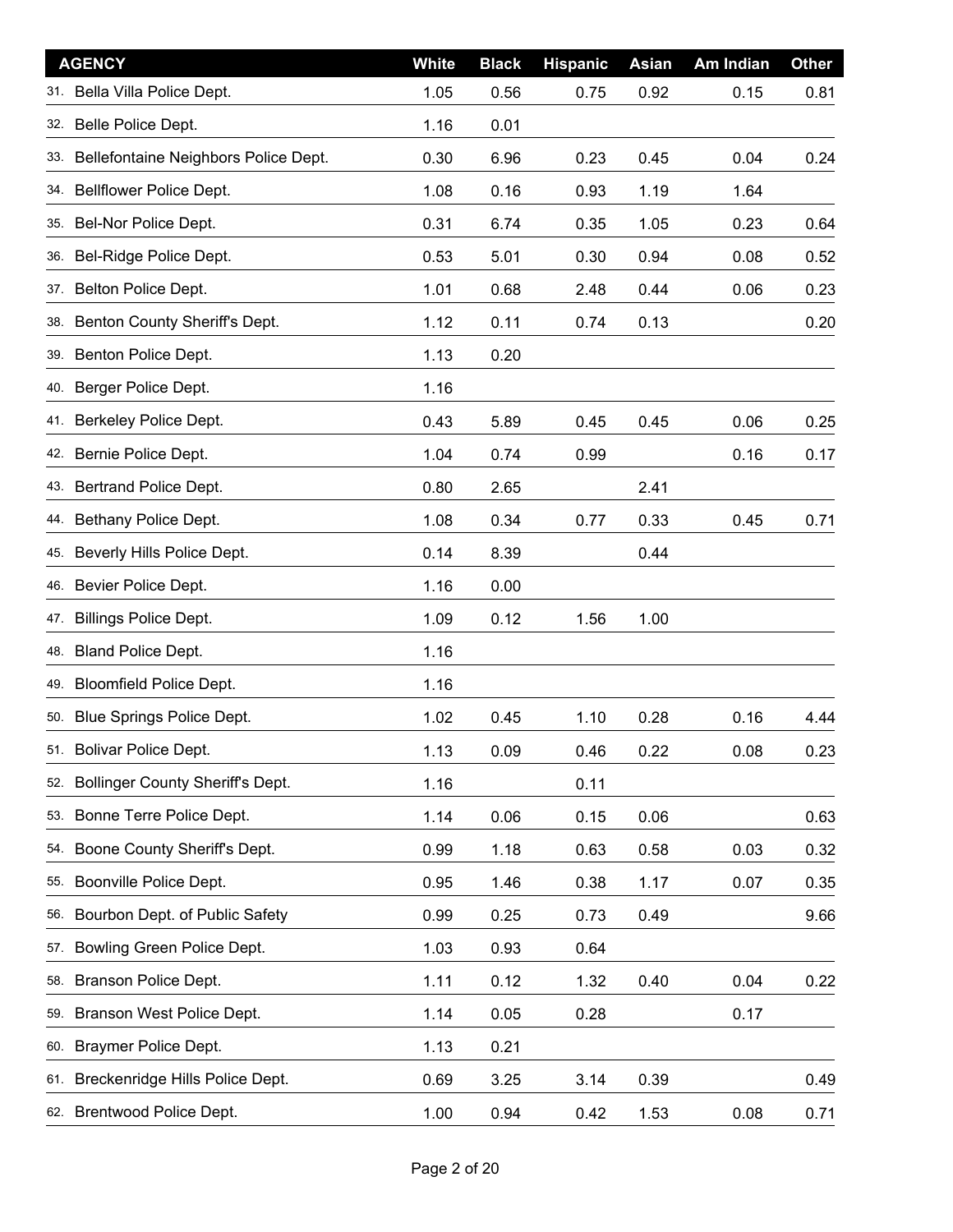| <b>AGENCY</b>                                        | <b>White</b> | <b>Black</b> | <b>Hispanic</b> | <b>Asian</b> | Am Indian | <b>Other</b> |
|------------------------------------------------------|--------------|--------------|-----------------|--------------|-----------|--------------|
| <b>Bridgeton Police Dept.</b><br>63.                 | 0.79         | 2.62         | 1.47            | 0.96         | 0.03      | 0.30         |
| <b>Brookfield Police Dept.</b><br>64.                | 1.12         | 0.16         | 0.10            | 0.82         |           | 0.09         |
| <b>Brunswick Police Dept.</b><br>65.                 | 1.04         | 1.01         |                 |              |           |              |
| 66. Buchanan County Drug Strike Force                | 1.05         | 0.87         |                 |              |           |              |
| Buchanan County Sheriff's Dept.<br>67.               | 1.08         | 0.49         | 0.46            | 0.30         |           | 0.43         |
| 68. Bucklin Police Dept.                             | 1.13         | 0.21         |                 |              |           |              |
| Buckner Police Dept.<br>69.                          | 1.11         | 0.21         | 0.95            | 0.15         |           |              |
| 70. Buffalo Police Dept.                             | 1.12         | 0.08         | 1.39            |              |           |              |
| <b>Bunceton Police Dept.</b><br>71.                  | 1.16         |              |                 |              |           |              |
| 72. Bunker Police Dept.                              | 1.14         | 0.17         |                 |              |           |              |
| Burlington Northern and Santa Fe Police Dept.<br>73. | 1.16         |              |                 |              |           |              |
| <b>Butler County Sheriff's Dept.</b><br>74.          | 1.07         | 0.70         |                 |              |           |              |
| <b>Butler Police Dept.</b><br>75.                    | 1.13         | 0.13         | 0.38            |              |           |              |
| Byrnes Mill Police Dept.<br>76.                      | 1.15         | 0.05         | 0.19            |              | 0.05      | 0.15         |
| Cabool Police Dept.<br>77.                           | 1.15         | 0.00         | 0.23            | 0.15         |           |              |
| Caldwell County Sheriff's Dept.<br>78.               | 1.13         | 0.10         | 0.88            |              |           |              |
| California Police Dept.<br>79.                       | 1.06         | 0.14         | 3.40            | 0.51         |           |              |
| Callaway County Sheriff's Dept.<br>80.               | 1.06         | 0.64         | 0.24            | 0.62         | 0.14      | 0.60         |
| 81. Calverton Park Police Dept.                      | 0.56         | 4.61         | 0.90            | 0.63         |           | 0.99         |
| Camden County Sheriff's Dept.<br>82.                 | 1.12         | 0.16         | 0.71            | 0.15         | 0.03      |              |
| 83. Camden Point Police Dept.                        | 1.16         |              |                 |              |           |              |
| Camdenton Police Dept.<br>84.                        | 1.12         | 0.16         | 0.54            | 0.50         |           | 0.14         |
| Cameron Police Dept.<br>85.                          | 1.11         | 0.20         | 0.65            | 0.29         | 0.10      | 0.32         |
| Campbell Police Dept.<br>86.                         | 1.12         | 0.11         | 1.25            |              |           |              |
| Canton Police Dept.<br>87.                           | 1.09         | 0.46         | 0.50            |              |           |              |
| Cape Girardeau Co. Sheriff's Dept.<br>88.            | 1.08         | 0.53         | 0.52            |              | 0.10      | 0.53         |
| Cape Girardeau Police Dept.<br>89.                   | 1.01         | 1.12         | 0.25            | 0.29         | 0.05      | 0.27         |
| Carl Junction Police Dept.<br>90.                    | 1.08         | 0.20         | 1.30            | 0.28         | 0.06      | 1.40         |
| Carroll County Sheriff's Dept.<br>91.                | 1.08         | 0.32         | 1.21            |              |           | 1.11         |
| Carrollton Police Dept.<br>92.                       | 1.07         | 0.50         | 0.94            | 0.24         |           |              |
| Carter County Sheriff's Dept.<br>93.                 | 1.15         |              | 0.51            |              |           |              |
| 94. Carterville Police Dept.                         | 1.11         | 0.09         | 1.45            | 0.13         | 0.09      | $0.05\,$     |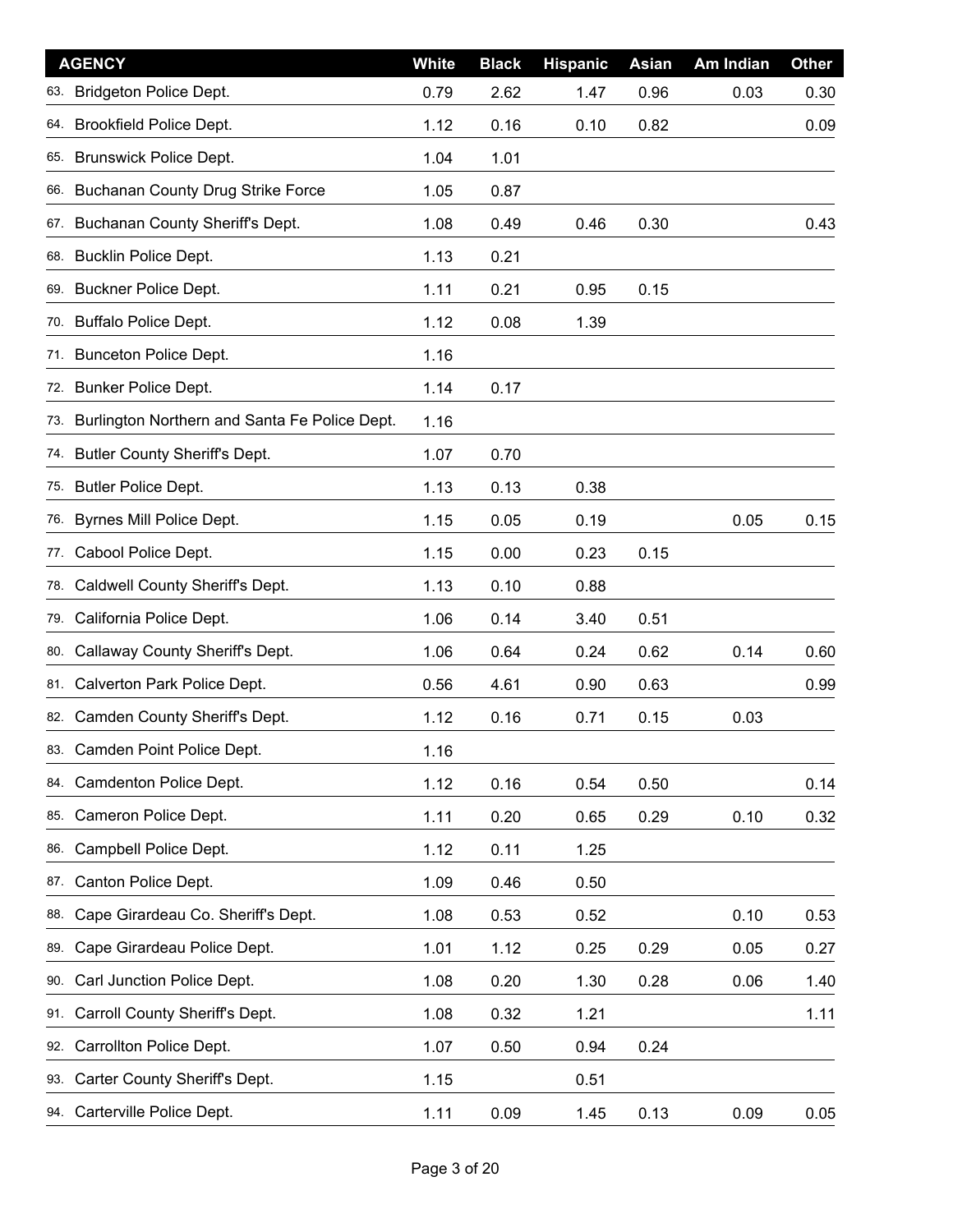| <b>AGENCY</b>                                       | White | <b>Black</b> | <b>Hispanic</b> | <b>Asian</b> | Am Indian | <b>Other</b> |
|-----------------------------------------------------|-------|--------------|-----------------|--------------|-----------|--------------|
| Carthage Police Dept.<br>95.                        | 0.96  | 0.19         | 7.60            | 0.81         | 0.17      | 0.21         |
| Caruthersville Police Dept.<br>96.                  | 0.68  | 3.88         | 0.52            | 0.11         |           |              |
| Cass County Sheriff's Dept.<br>97.                  | 1.10  | 0.22         | 1.07            | 0.30         | 0.05      | 0.05         |
| 98. Cassville Police Dept.                          | 1.14  | 0.01         | 0.84            |              |           |              |
| 99. Cedar County Sheriff's Dept.                    | 1.13  | 0.22         |                 |              |           |              |
| 100. Center Police Dept.                            | 1.16  |              |                 |              |           |              |
| 101. Centralia Police Dept.                         | 1.10  | 0.42         | 0.42            | 0.15         | 0.00      | 0.11         |
| 102. Chaffee Police Dept.                           | 1.14  | 0.05         | 0.27            |              |           |              |
| 103. Chariton County Sheriff's Dept.                | 1.09  | 0.33         | 0.63            |              |           | 1.16         |
| 104. Charlack Police Dept.                          | 0.62  | 4.09         | 0.56            | 1.60         | 0.16      | 0.17         |
| 105. Charleston Police Dept.                        | 0.62  | 4.15         | 0.39            |              | 0.14      | 0.14         |
| 106. Chesterfield Police Dept.                      | 1.03  | 0.60         | 0.70            | 2.04         | 0.04      | 0.64         |
| 107. Chilhowee Police Dept.                         | 1.14  | 0.11         |                 |              |           |              |
| 108. Chillicothe Police Dept.                       | 1.13  | 0.13         | 0.32            | 0.27         | 0.28      | 0.10         |
| 109. Christian County Sheriff's Dept.               | 1.07  | 0.07         | 0.78            | 0.22         | 0.18      | 4.89         |
| 110. Clarence Police Dept.                          | 1.15  | 0.08         |                 |              |           |              |
| 111. Clark County Sheriff's Dept.                   | 1.11  | 0.20         | 0.65            | 0.06         | 0.08      | 0.43         |
| 112. Clarksdale Police Dept.                        | 1.16  |              |                 |              |           |              |
| 113. Clarkson Valley Police Dept.                   | 1.06  | 0.52         | 0.50            | 1.08         |           | 0.54         |
| 114. Clarkton Police Dept.                          | 0.93  | 1.55         | 1.87            |              |           |              |
| 115. Clay County Parks Dept.                        | 0.83  | 0.27         | 12.54           | 2.00         | 0.00      |              |
| 116. Clay County Sheriff's Dept.                    | 1.00  | 0.74         | 1.46            | 0.85         | 0.04      | 2.30         |
| 117. Claycomo Police Dept.                          | 0.99  | 0.92         | 2.15            | 0.58         | 0.04      | 0.42         |
| 118. Clayton Police Dept.                           | 0.76  | 2.70         | 0.50            | 2.39         | 0.04      | 1.63         |
| 119. Cleveland Police Dept.                         | 1.14  |              | 0.88            |              |           |              |
| 120. Clever Police Dept.                            | 1.14  | 0.06         | 0.49            |              |           |              |
| 121. Clinton County Sheriff's Dept.                 | 1.09  | 0.52         |                 |              |           |              |
| 122. Clinton Police Dept.                           | 1.11  | 0.29         | 0.31            | 0.24         |           | 0.06         |
| 123. CMSU-Central Mo. St. Univ. Public Safety Dept. | 0.97  | 1.10         | 0.55            | 0.35         | 0.64      | 2.36         |
| 124. Cole Camp Police Dept.                         | 1.14  | 0.08         |                 | 0.31         |           |              |
| 125. Cole County Sheriff's Dept.                    | 1.07  | 0.50         | 0.85            | 0.06         | 0.08      | 0.93         |
| 126. Columbia Police Dept.                          | 0.87  | 2.00         | 0.58            | 1.46         | 0.07      | 0.94         |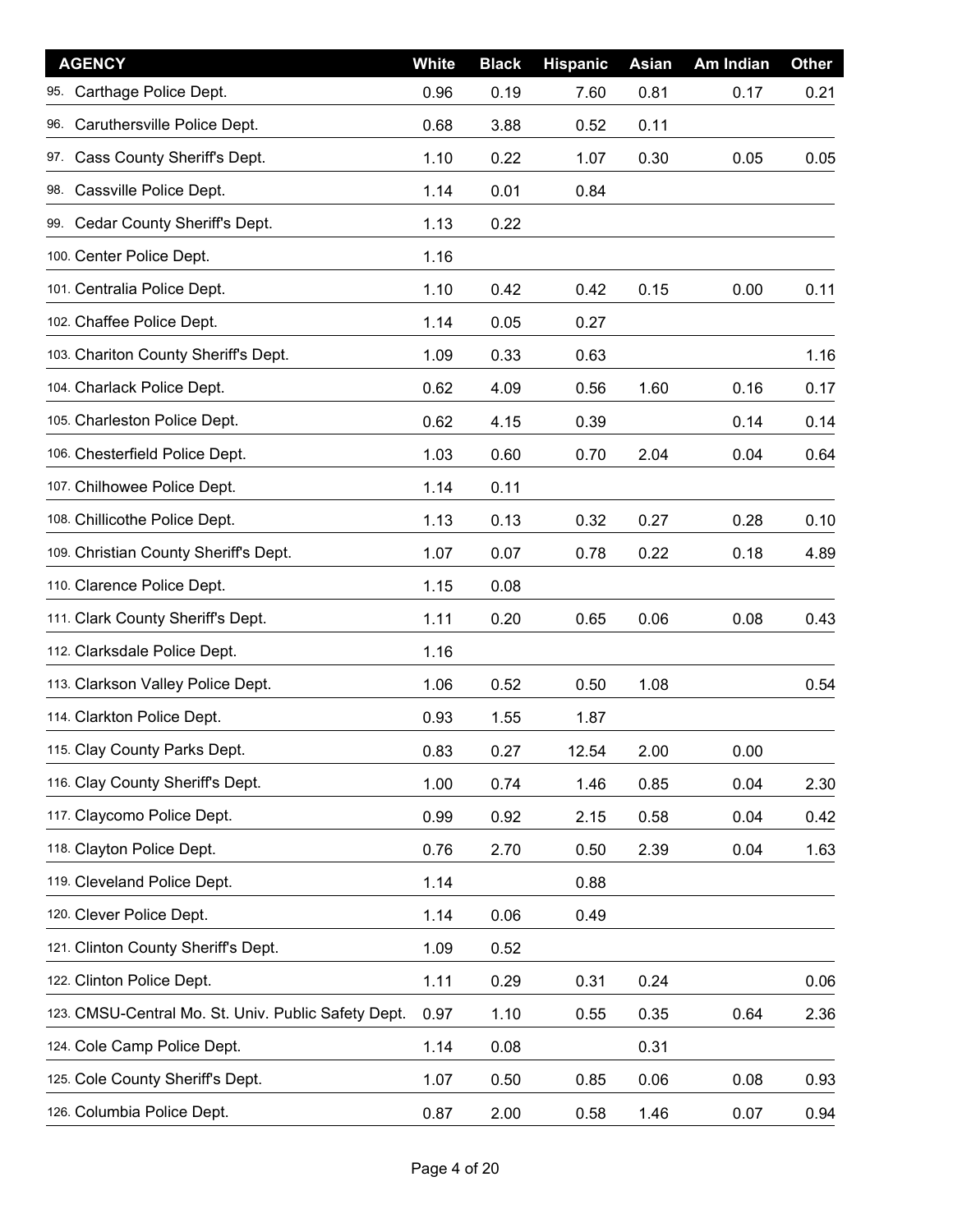| <b>AGENCY</b>                          | <b>White</b> | <b>Black</b> | <b>Hispanic</b> | <b>Asian</b> | <b>Am Indian</b> | <b>Other</b> |
|----------------------------------------|--------------|--------------|-----------------|--------------|------------------|--------------|
| 127. Concordia Police Dept.            | 1.11         | 0.26         | 0.70            | 0.11         |                  | 0.33         |
| 128. Cool Valley Police Dept.          | 0.31         | 6.78         | 0.67            | 0.53         |                  | 0.43         |
| 129. Cooper County Sheriff's Dept.     | 1.05         | 0.65         |                 | 1.57         |                  |              |
| 130. Cooter Police Dept.               | 0.90         | 1.37         | 4.48            |              |                  |              |
| 131. Corder Police Dept.               | 1.16         |              |                 |              |                  |              |
| 132. Cottleville Police Dept.          | 1.09         | 0.35         | 0.34            | 0.44         | 0.06             | 0.51         |
| 133. Country Club Hills Police Dept.   | 0.08         | 8.78         | 0.20            | 0.44         |                  | 0.41         |
| 134. Country Club Village Police Dept. | 1.14         | 0.09         | 0.43            |              |                  |              |
| 135. Crane Police Dept.                | 1.16         |              |                 |              |                  |              |
| 136. Crawford County Sheriff's Dept.   | 1.16         |              |                 |              |                  |              |
| 137. Creighton Police Dept.            | 1.16         |              |                 |              |                  |              |
| 138. Crestwood Police Dept.            | 0.97         | 1.28         | 0.51            | 0.87         | 0.07             | 0.53         |
| 139. Creve Coeur Police Dept.          | 0.93         | 1.37         | 0.81            | 1.59         | 0.11             | 1.20         |
| 140. Crocker Police Dept.              | 1.00         | 1.01         | 0.90            | 0.49         | 0.68             | 0.47         |
| 141. Crystal City Police Dept.         | 1.10         | 0.38         | 0.22            | 0.17         | 0.38             | 0.10         |
| 142. Crystal Lakes Police Dept.        | 1.08         | 0.64         |                 |              |                  |              |
| 143. Cuba Police Dept.                 | 1.14         |              | 0.64            |              |                  |              |
| 144. Curryville Police Dept.           | 1.06         | 0.60         | 0.23            | 0.60         | 0.14             | 0.58         |
| 145. Dade County Sheriff's Dept.       | 1.13         | 0.18         | 0.11            | 0.14         |                  |              |
| 146. Dallas County Sheriff's Dept.     | 1.12         | 0.05         | 1.21            | 0.17         | 0.00             |              |
| 147. Daviess County Sheriff's Dept.    | 1.07         | 0.30         | 1.41            | 0.20         | 0.83             | 0.29         |
| 148. DeKalb County Sheriff's Dept.     | 1.13         | 0.17         | 0.26            |              | 0.16             |              |
| 149. Dellwood Police Dept.             | 0.16         | 8.20         | 0.09            | 0.23         |                  | 0.25         |
| 150. Dent County Sheriff's Dept.       | 1.15         | 0.06         | 0.00            |              | 0.00             | 0.31         |
| 151. Des Peres Police Dept.            | 1.03         | 0.67         | 0.57            | 1.35         | 0.03             | 1.30         |
| 152. Desloge Police Dept.              | 1.12         | 0.17         | 0.38            | 0.24         | 0.22             | 0.23         |
| 153. DeSoto Police Dept.               | 1.14         | 0.09         | 0.14            | 0.22         |                  |              |
| 154. DeWitt Police Dept.               | 1.16         |              |                 |              |                  |              |
| 155. Dexter Police Dept.               | 1.11         | 0.27         | 0.71            |              | 0.06             | 0.13         |
| 156. Diamond Police Dept.              | 1.06         | 0.09         | 3.78            | 0.37         |                  | 0.13         |
| 157. Dixon Police Dept.                | 1.13         | 0.11         | 0.61            |              |                  |              |
| 158. Doniphan Police Dept.             | 1.14         | 0.06         | 0.20            | 0.26         |                  |              |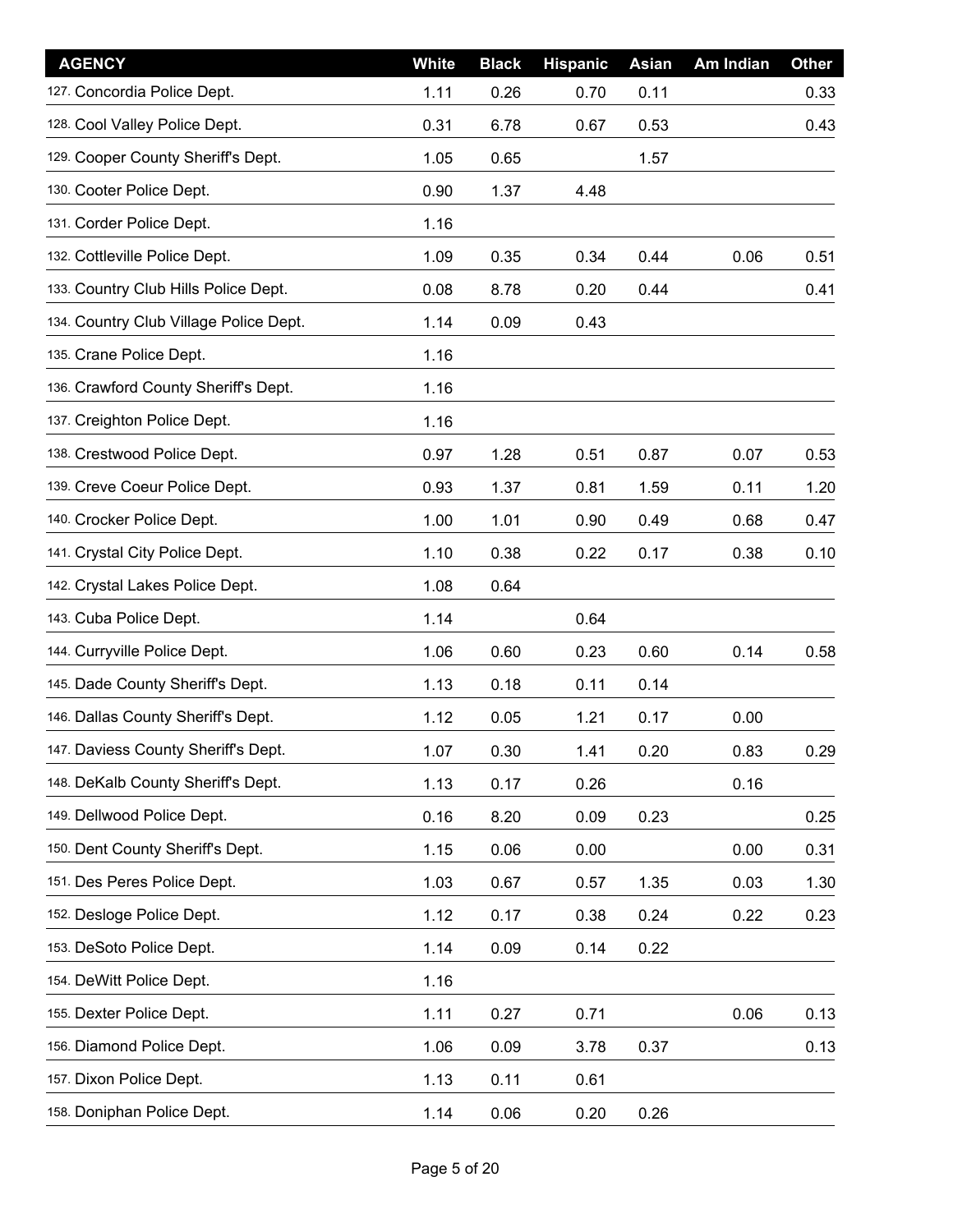| <b>AGENCY</b>                       | <b>White</b> | <b>Black</b> | <b>Hispanic</b> | <b>Asian</b> | Am Indian | <b>Other</b> |
|-------------------------------------|--------------|--------------|-----------------|--------------|-----------|--------------|
| 159. Douglas County Sheriff's Dept. | 1.14         |              |                 |              | 1.59      |              |
| 160. Drexel Police Dept.            | 1.13         | 0.02         | 0.41            |              | 0.24      | 1.00         |
| 161. Dudley Police Dept.            | 1.16         |              |                 |              |           |              |
| 162. Duenweg Police Dept.           | 1.12         | 0.15         | 0.64            | 0.21         | 0.12      | 0.19         |
| 163. Dunklin County Sheriff's Dept. | 1.01         | 0.69         | 2.94            |              |           |              |
| 164. Duquesne Police Dept.          | 0.99         | 0.63         | 2.46            | 1.22         | 0.15      | 1.62         |
| 165. East Lynne Police Dept.        | 1.16         |              |                 |              |           |              |
| 166. East Prairie Police Dept.      | 1.11         | 0.23         | 0.13            |              | 0.23      |              |
| 167. Easton Police Dept.            | 1.12         |              | 1.69            |              |           |              |
| 168. Edgerton Police Dept.          | 1.16         |              |                 |              |           |              |
| 169. Edina Police Dept.             | 1.16         |              |                 |              |           |              |
| 170. Edmundson Police Dept.         | 0.54         | 4.57         | 2.04            | 0.74         | 0.15      | 0.54         |
| 171. El Dorado Springs Police Dept. | 1.14         | 0.07         | 0.57            |              |           | 0.18         |
| 172. Eldon Police Dept.             | 1.13         | 0.14         | 0.39            | 0.08         |           |              |
| 173. Ellington Police Dept.         | 1.15         | 0.09         |                 |              |           |              |
| 174. Ellisville Police Dept.        | 1.09         | 0.26         | 0.40            | 1.07         | 0.03      | 0.64         |
| 175. Ellsinore Police Dept.         | 1.16         |              |                 |              |           |              |
| 176. Elsberry Police Dept.          | 1.04         | 0.58         | 1.40            | 0.38         | 0.18      | 0.55         |
| 177. Emma Police Dept.              | 1.16         |              |                 |              |           |              |
| 178. Eolia Police Dept.             | 1.09         | 0.36         | 1.04            |              |           |              |
| 179. Essex Police Dept.             | 1.16         |              |                 |              |           |              |
| 180. Eureka Police Dept.            | 1.08         | 0.40         | 0.79            | 0.38         |           | 0.24         |
| 181. Everton Police Dept.           | 1.15         | 0.04         | 0.35            |              |           |              |
| 182. Excelsior Springs Police Dept. | 1.10         | 0.28         | 0.56            | 0.31         | 0.24      | 0.36         |
| 183. Exeter Police Dept.            | 1.11         | 0.05         | 1.80            |              | 0.53      |              |
| 184. Fair Grove Police Dept.        | 1.13         | 0.19         |                 |              |           |              |
| 185. Fair Play Police Dept.         | 1.14         | 0.09         |                 | 0.33         |           |              |
| 186. Fairfax Police Dept.           | 1.11         | 0.37         |                 |              |           |              |
| 187. Farmington Police Dept.        | 1.13         | 0.12         | 0.16            | 0.20         | 0.05      | 0.21         |
| 188. Fayette Police Dept.           | 0.99         | 1.32         | 0.23            | 0.15         | 0.20      | 0.21         |
| 189. Ferguson Police Dept.          | 0.37         | 6.95         | 0.36            | 0.53         | 0.07      | 0.23         |
| 190. Ferrelview Police Dept.        | 1.11         | 0.26         | 0.74            | 0.31         |           |              |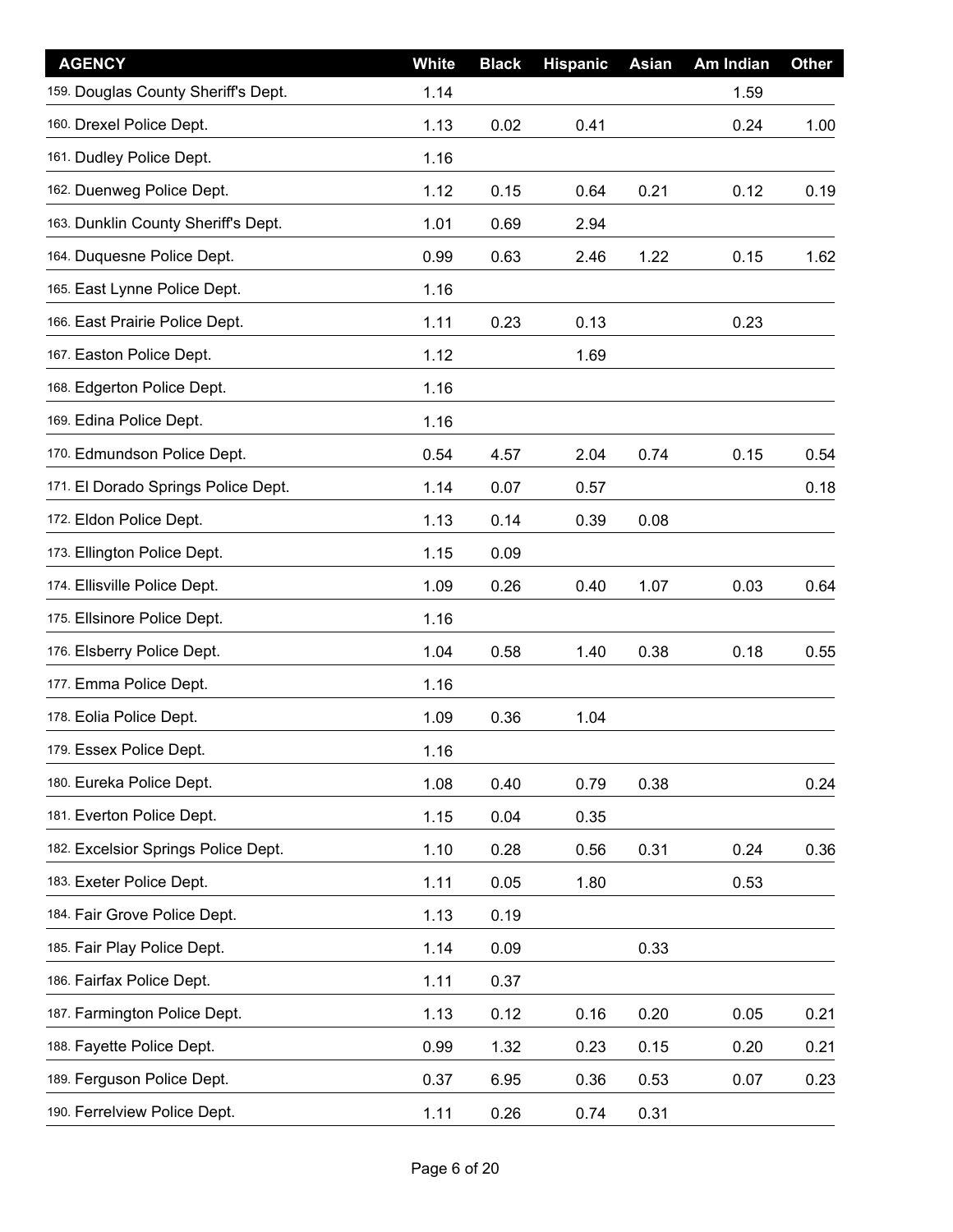| <b>AGENCY</b>                         | <b>White</b> | <b>Black</b> | <b>Hispanic</b> | <b>Asian</b> | Am Indian | <b>Other</b> |
|---------------------------------------|--------------|--------------|-----------------|--------------|-----------|--------------|
| 191. Festus Police Dept.              | 1.08         | 0.54         | 0.24            | 0.23         |           | 0.28         |
| 192. Fisk Police Dept.                | 1.16         |              |                 |              |           |              |
| 193. Flordell Hills Police Dept.      | 0.08         | 8.88         | 0.24            |              |           |              |
| 194. Florissant Police Dept.          | 0.72         | 3.48         | 0.51            | 0.38         | 0.01      | 0.32         |
| 195. Foley Police Dept.               | 1.11         | 0.30         | 0.15            | 0.56         |           |              |
| 196. Fordland Police Dept.            | 1.13         | 0.13         | 0.45            | 0.12         |           |              |
| 197. Foristell Police Dept.           | 1.03         | 0.79         | 1.06            | 0.33         |           | 0.20         |
| 198. Forsyth Police Dept.             | 1.14         | 0.03         | 0.29            | 0.28         |           |              |
| 199. Franklin County Sheriff's Dept.  | 1.15         | 0.04         | 0.09            |              |           |              |
| 200. Fredericktown Police Dept.       | 1.13         | 0.11         | 0.66            |              |           | 0.24         |
| 201. Freeman Police Dept.             | 1.15         |              | 0.15            |              | 0.54      |              |
| 202. Frontenac Police Dept.           | 0.98         | 1.15         | 0.77            | 1.17         | 0.03      | 0.67         |
| 203. Fulton Police Dept.              | 0.98         | 1.22         | 0.41            | 0.83         | 0.06      | 0.38         |
| 204. Galena Police Dept.              | 1.14         |              | 0.60            |              |           |              |
| 205. Gallatin Police Dept.            | 1.16         |              |                 |              |           |              |
| 206. Garden City Police Dept.         | 1.10         | 0.28         | 0.36            | 0.23         | 0.31      | 0.33         |
| 207. Gasconade County Sheriff's Dept. | 1.13         |              | 0.73            |              |           | 0.68         |
| 208. Gasconade Police Dept.           | 1.16         |              |                 |              |           |              |
| 209. Gentry County Sheriff's Dept.    | 1.14         | 0.09         | 0.29            | 0.13         |           |              |
| 210. Gerald Police Dept.              | 1.06         | 0.15         | 3.07            | 1.12         |           |              |
| 211. Gideon Police Dept.              | 1.06         | 0.30         | 2.94            |              |           |              |
| 212. Gilman City Police Dept.         | 1.11         |              |                 |              | 4.21      |              |
| 213. Gladstone Dept. of Public Safety | 1.01         | 0.70         | 1.87            | 0.04         | 1.36      | 0.75         |
| 214. Glasgow Police Dept.             | 1.05         | 0.79         | 0.32            |              | 0.28      |              |
| 215. Glendale Police Dept.            | 1.02         | 0.93         | 0.34            | 0.53         |           | 0.77         |
| 216. Glenwood Police Dept.            | 1.16         |              |                 |              |           |              |
| 217. Goodman Police Dept.             | 0.96         | 0.18         | 5.33            | 0.61         | 0.21      | 4.21         |
| 218. Gordonville Police Dept.         | 1.16         | 0.00         |                 |              |           |              |
| 219. Gower Police Dept.               | 1.14         | 0.16         | 0.08            |              |           |              |
| 220. Grain Valley Police Dept.        | 1.10         | 0.31         | 0.75            | 0.24         | 0.13      | 0.21         |
| 221. Granby Police Dept.              | 1.12         |              | 1.83            | 0.18         |           |              |
| 222. Grandin Police Dept.             | 1.16         |              |                 |              |           |              |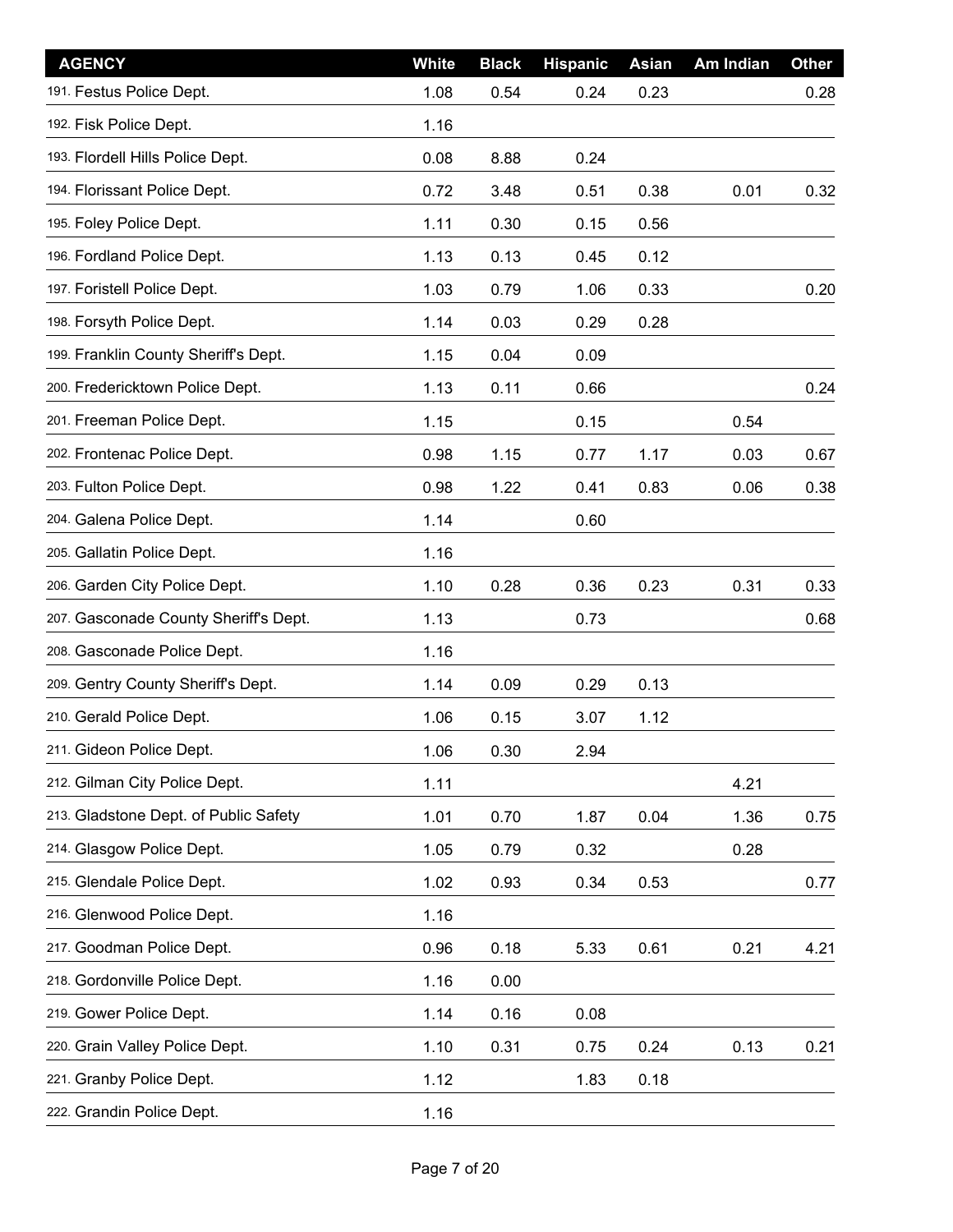| <b>AGENCY</b>                        | White | <b>Black</b> | <b>Hispanic</b> | <b>Asian</b> | Am Indian | <b>Other</b> |
|--------------------------------------|-------|--------------|-----------------|--------------|-----------|--------------|
| 223. Grandview Police Dept.          | 0.64  | 3.73         | 2.23            | 0.66         | 0.13      | 1.03         |
| 224. Green Ridge Police Dept.        | 1.16  |              |                 |              |           |              |
| 225. Greene County Sheriff's Dept.   | 1.08  | 0.39         | 0.85            | 0.52         | 0.09      | 0.36         |
| 226. Greenwood Police Dept.          | 1.08  | 0.37         | 1.04            | 0.20         | 0.05      | 0.29         |
| 227. Grundy County Sheriff's Dept.   | 1.08  | 0.00         | 2.44            | 1.55         |           |              |
| 228. Hallsville Police Dept.         | 1.09  | 0.46         | 0.39            | 0.21         |           | 0.42         |
| 229. Hamilton Police Dept.           | 1.15  |              |                 |              |           | 0.37         |
| 230. Hannibal Police Dept.           | 1.05  | 0.79         | 0.40            | 0.08         | 0.06      | 0.37         |
| 231. Harrison County Sheriff's Dept. | 1.13  |              | 0.83            | 0.53         |           |              |
| 232. Harrisonville Police Dept.      | 1.11  | 0.22         | 0.61            | 0.17         | 0.12      | 0.22         |
| 233. Hawk Point Police Dept.         | 1.13  | 0.11         | 0.65            |              |           |              |
| 234. Hayti Heights Police Dept.      | 0.97  | 1.36         | 0.99            | 0.12         | 0.05      | 0.17         |
| 235. Hayti Police Dept.              | 0.57  | 4.62         | 1.14            |              |           | 0.23         |
| 236. Hazelwood Police Dept.          | 0.78  | 2.86         | 0.77            | 0.60         | 0.12      | 0.43         |
| 237. Henrietta Police Dept.          | 1.07  | 0.52         | 0.50            | 0.63         |           | 0.46         |
| 238. Henry County Sheriff's Dept.    | 1.10  | 0.18         | 0.19            | 0.25         |           | 2.45         |
| 239. Herculaneum Police Dept.        | 1.11  | 0.36         | 0.19            | 0.10         | 0.07      | 0.14         |
| 240. Hermann Police Dept.            | 1.12  | 0.17         | 0.35            | 0.11         | 0.15      | 0.16         |
| 241. Hickory County Sheriff's Dept.  | 1.11  | 0.21         | 1.19            |              |           |              |
| 242. Higbee Police Dept.             | 1.16  |              |                 |              |           |              |
| 243. Higginsville Police Dept.       | 1.05  | 0.63         | 0.97            | 0.29         | 0.10      | 0.37         |
| 244. High Hill Police Dept.          | 1.12  | 0.35         |                 |              |           |              |
| 245. Hillsboro Police Dept.          | 1.13  | 0.09         | 0.17            | 0.22         |           | 0.32         |
| 246. Hillsdale Police Dept.          | 0.09  | 8.88         |                 |              |           |              |
| 247. Holcomb Police Dept.            | 1.04  | 0.96         |                 |              |           |              |
| 248. Holden Police Dept.             | 1.13  | 0.12         | 0.42            |              |           |              |
| 249. Hollister Police Dept.          | 1.13  | 0.08         | 0.85            | 0.05         | 0.14      | 0.14         |
| 250. Holt County Sheriff's Dept.     | 1.06  | 0.20         | 1.39            | 0.35         | 2.95      |              |
| 251. Holts Summit Police Dept.       | 1.05  | 0.63         | 1.05            | 0.22         |           | 0.11         |
| 252. Hornersville Police Dept.       | 1.16  |              |                 |              |           |              |
| 253. Houston Lake Police Dept.       | 1.01  | 0.48         | 2.74            | 1.75         |           |              |
| 254. Houston Police Dept.            | 1.14  | 0.13         |                 |              |           |              |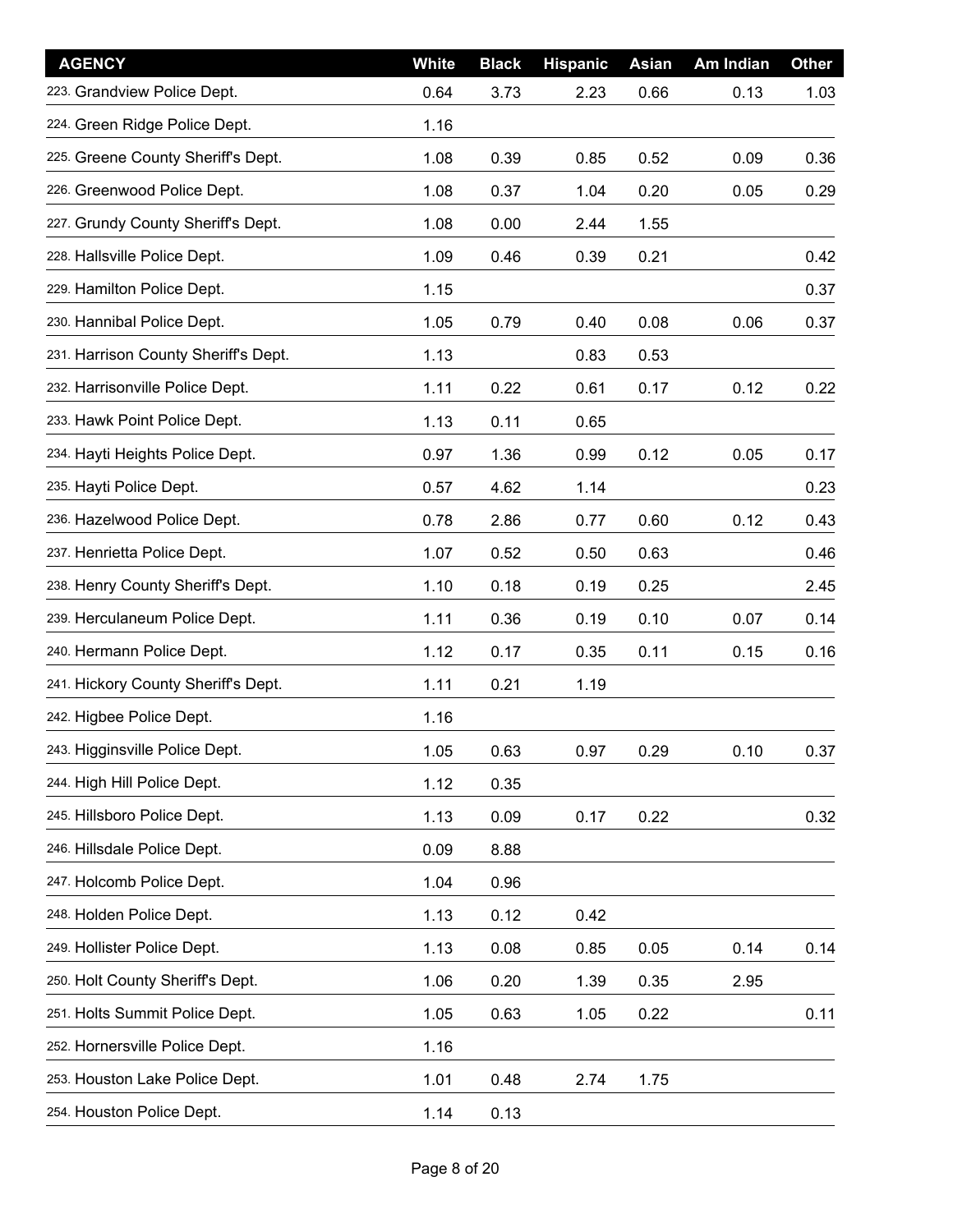| <b>AGENCY</b>                                 | <b>White</b> | <b>Black</b> | <b>Hispanic</b> | <b>Asian</b> | Am Indian | <b>Other</b> |
|-----------------------------------------------|--------------|--------------|-----------------|--------------|-----------|--------------|
| 255. Howard County Sheriff's Dept.            | 1.04         | 0.99         |                 |              |           |              |
| 256. Howell County Sheriff's Dept.            | 1.13         | 0.10         | 0.71            |              |           |              |
| 257. Humansville Police Dept.                 | 1.13         | 0.14         | 0.23            | 0.15         | 0.21      | 0.43         |
| 258. Huntsville Police Dept.                  | 0.94         | 1.82         |                 |              |           |              |
| 259. Iberia Police Dept.                      | 1.12         |              | 1.93            |              |           |              |
| 260. Independence Police Dept.                | 1.01         | 0.84         | 1.61            | 0.37         | 0.09      | 0.76         |
| 261. Iron County Sheriff's Dept.              | 1.13         | 0.16         | 0.30            |              |           |              |
| 262. Iron Mountain Lake Police Dept.          | 1.16         |              |                 |              |           |              |
| 263. Ironton Police Dept.                     | 1.11         | 0.43         |                 |              |           |              |
| 264. Jackson County Sheriff's Dept.           | 0.99         | 0.85         | 2.35            | 0.68         | 0.03      | 0.54         |
| 265. Jackson Police Dept.                     | 1.11         | 0.25         | 0.36            | 0.15         |           | 0.61         |
| 266. Jamestown Police Dept.                   | 1.16         |              |                 |              |           |              |
| 267. Jasco-Metropolitan Police Dept.          | 1.11         | 0.06         | 1.46            | 0.23         | 0.16      | 0.17         |
| 268. Jasper County Sheriff's Dept.            | 1.07         | 0.28         | 1.63            | 0.80         | 0.07      | 0.42         |
| 269. Jasper Police Dept.                      | 1.06         | 0.65         | 0.46            |              |           | 0.85         |
| 270. Jefferson City Police Dept.              | 0.93         | 1.67         | 0.69            | 0.30         | 0.00      | 0.32         |
| 271. Jefferson County Sheriff's Dept.         | 1.14         | 0.08         | 0.18            | 0.11         | 0.01      | 0.12         |
| 272. Jennings Police Dept.                    | 0.10         | 8.77         | 0.12            | 0.11         |           | 0.08         |
| 273. Johnson County Sheriff's Dept.           | 1.04         | 0.64         | 0.92            | 0.36         | 0.11      | 0.95         |
| 274. Jonesburg Police Dept.                   | 1.09         | 0.20         | 2.29            |              |           |              |
| 275. Joplin Police Dept.                      | 1.08         | 0.41         | 0.99            | 0.07         | 0.47      | 0.20         |
| 276. Kahoka Police Dept.                      | 1.15         | 0.04         | 0.11            | 0.29         |           |              |
| 277. Kansas City International Airport Police | 0.90         | 1.40         | 2.13            | 1.95         | 0.08      | 1.03         |
| 278. Kansas City Police Dept.                 | 0.68         | 3.26         | 2.80            | 0.84         | 0.04      | 1.00         |
| 279. Kearney Police Dept.                     | 1.13         | 0.06         | 0.29            | 0.15         | 0.20      | 0.43         |
| 280. Kennett Police Dept.                     | 0.91         | 1.69         | 1.80            | 0.07         |           | 0.10         |
| 281. Keytesville Police Dept.                 | 1.12         | 0.16         | 0.91            |              |           |              |
| 282. Kimberling City Police Dept.             | 1.11         | 0.06         | 1.44            | 0.32         |           | 0.78         |
| 283. Kimmswick Police Dept.                   | 1.11         |              |                 |              | 4.21      |              |
| 284. Kingsville Police Dept.                  | 1.15         |              | 0.49            |              |           |              |
| 285. Kinloch Police Dept.                     | 0.24         | 7.61         |                 |              |           |              |
| 286. Kirksville Police Dept.                  | 1.11         | 0.22         | 0.25            | 0.43         | 0.03      | 0.46         |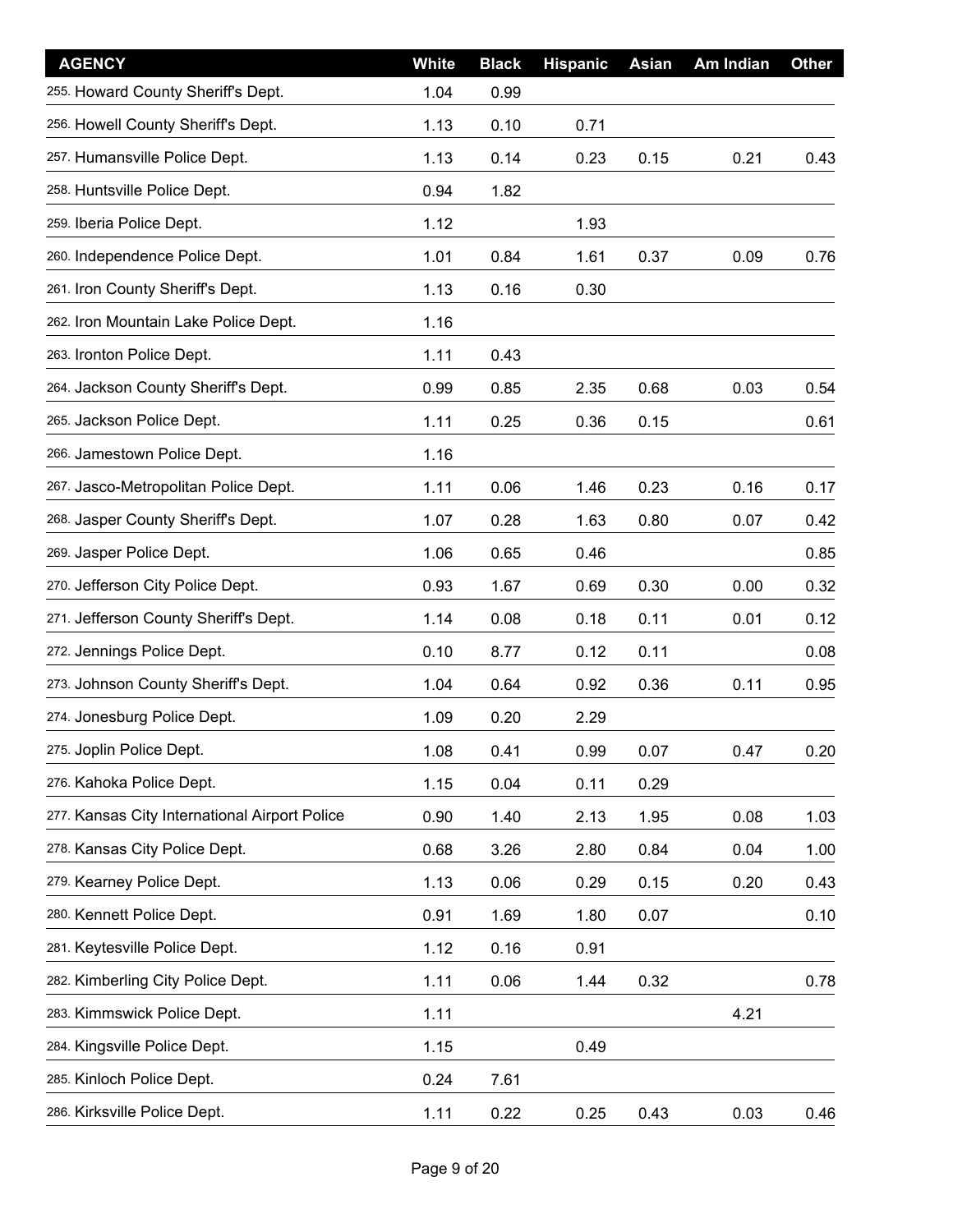| <b>AGENCY</b>                         | White | <b>Black</b> | <b>Hispanic</b> | <b>Asian</b> | <b>Am Indian</b> | <b>Other</b> |
|---------------------------------------|-------|--------------|-----------------|--------------|------------------|--------------|
| 287. Kirkwood Police Dept.            | 1.00  | 1.05         | 0.40            | 0.78         | 0.09             | 0.49         |
| 288. Knob Noster Police Dept.         | 0.97  | 0.94         | 2.41            | 0.58         | 0.27             | 0.56         |
| 289. Knox County Sheriff's Dept.      | 1.08  | 0.48         | 0.91            |              |                  |              |
| 290. LaBelle Police Dept.             | 1.11  | 0.37         |                 |              |                  |              |
| 291. Laclede County Sheriff's Dept.   | 1.07  | 0.22         | 1.90            | 0.81         | 0.28             |              |
| 292. Ladue Police Dept.               | 1.01  | 1.03         | 0.38            | 0.98         | 0.03             | 0.18         |
| 293. Lafayette County Sheriff's Dept. | 1.03  | 0.74         | 0.92            | 0.25         | 0.43             | 0.89         |
| 294. LaGrange Police Dept.            | 1.05  | 0.85         | 0.00            | 0.12         | 0.00             | 0.17         |
| 295. Lake Annette Police Dept.        | 1.16  |              |                 |              |                  |              |
| 296. Lake Lafayette Police Dept.      | 1.12  | 0.17         | 0.96            |              |                  |              |
| 297. Lake Lotawana Police Dept.       | 1.09  | 0.41         | 0.65            | 0.24         | 0.11             | 0.23         |
| 298. Lake Ozark Police Dept.          | 1.10  | 0.23         | 0.74            | 0.37         | 0.08             | 0.25         |
| 299. Lake St. Louis Police Dept.      | 0.97  | 1.00         | 1.17            | 0.30         | 0.17             | 3.22         |
| 300. Lake Tapawingo Police Dept.      | 1.13  | 0.13         | 0.25            | 0.16         |                  | 0.23         |
| 301. Lake Timberline Police Dept.     | 1.16  |              |                 |              |                  |              |
| 302. Lake Waukomis Police Dept.       | 1.09  | 0.28         | 1.07            |              | 0.94             |              |
| 303. Lake Winnebago Police Dept.      | 1.12  | 0.15         | 0.52            | 0.33         |                  | 0.42         |
| 304. Lakeshire Police Dept.           | 1.16  |              |                 |              |                  |              |
| 305. Lamar Police Dept.               | 1.12  | 0.07         | 1.29            | 0.10         |                  |              |
| 306. Lambert Airport Police Dept.     | 0.73  | 2.74         | 1.62            | 1.67         |                  | 2.71         |
| 307. LaMonte Police Dept.             | 0.91  | 0.54         | 8.41            |              |                  |              |
| 308. Lanagan Police Dept.             | 0.90  | 0.12         | 10.15           | 0.67         | 0.70             | 0.49         |
| 309. Lancaster Police Dept.           | 1.16  |              |                 |              |                  |              |
| 310. LaPlata Police Dept.             | 1.13  | 0.20         |                 |              |                  |              |
| 311. Lathrop Police Dept.             | 1.11  | 0.28         | 0.53            |              |                  |              |
| 312. Latour Police Dept.              | 1.14  | 0.09         | 0.49            |              |                  |              |
| 313. Laurie Police Dept.              | 1.15  | 0.06         | 0.18            |              |                  |              |
| 314. Lawrence County Sheriff's Dept.  | 1.08  | 0.09         | 2.45            | 0.31         | 0.43             | 0.45         |
| 315. Lawson Police Dept.              | 1.14  | 0.08         | 0.27            | 0.23         |                  |              |
| 316. Leadington Police Dept.          | 1.12  | 0.20         | 0.63            | 0.13         |                  |              |
| 317. Leadwood Police Dept.            | 1.14  | 0.05         | 0.13            |              |                  | 0.24         |
| 318. Lebanon Police Dept.             | 1.12  | 0.14         | 0.75            | 0.15         | 0.21             | 0.09         |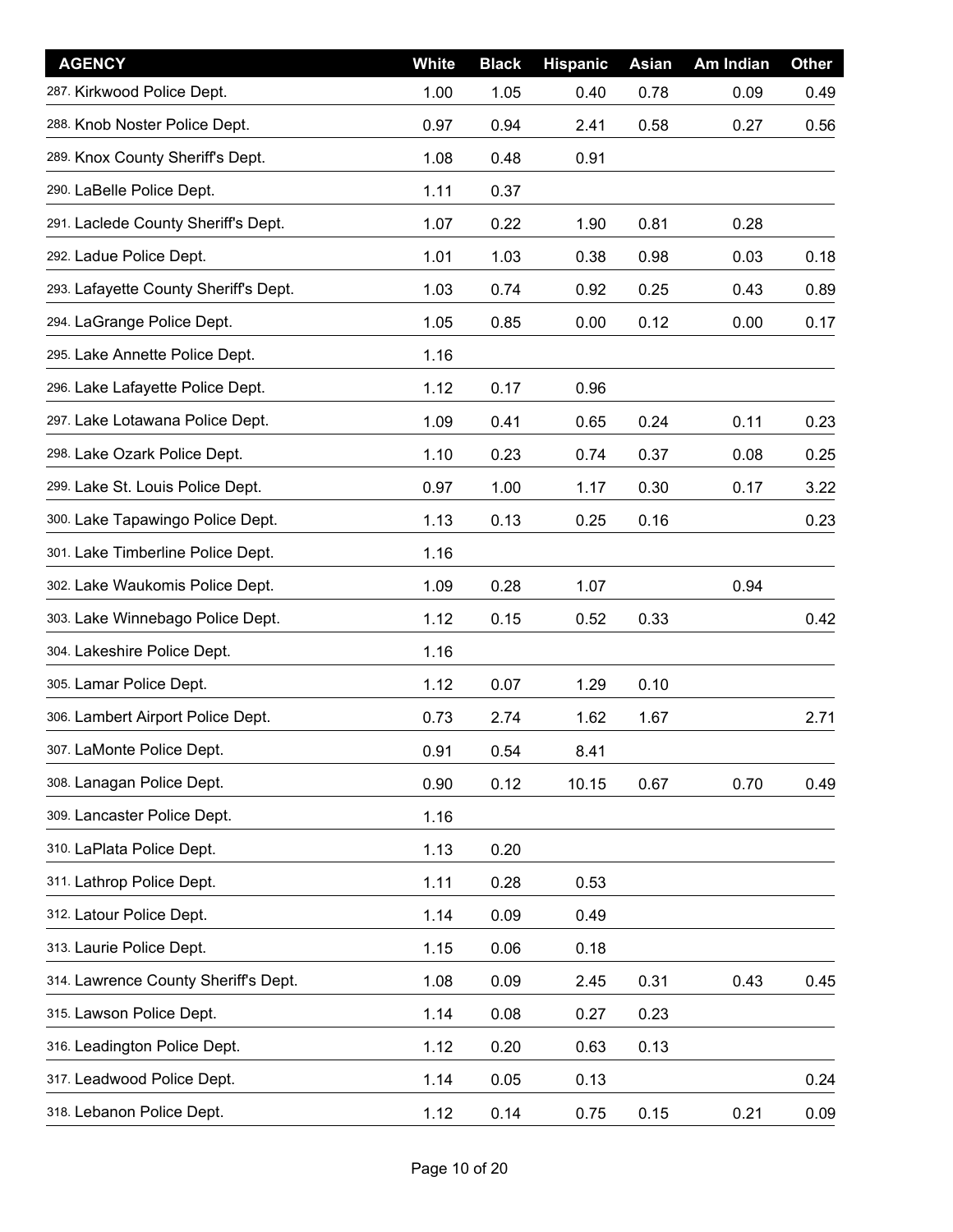| <b>AGENCY</b>                                  | <b>White</b> | <b>Black</b> | <b>Hispanic</b> | <b>Asian</b> | Am Indian | <b>Other</b> |
|------------------------------------------------|--------------|--------------|-----------------|--------------|-----------|--------------|
| 319. Lee's Summit Police Dept.                 | 0.99         | 0.92         | 1.38            | 0.48         | 0.04      | 1.83         |
| 320. Leeton Police Dept.                       | 1.13         | 0.05         | 0.30            |              |           | 1.64         |
| 321. Lewis County Sheriff's Dept.              | 1.08         | 0.50         | 0.24            | 0.30         |           | 0.88         |
| 322. Lexington Police Dept.                    | 1.02         | 0.64         | 2.35            | 0.14         | 0.28      | 0.10         |
| 323. Liberal Police Dept.                      | 1.16         |              |                 |              |           |              |
| 324. Liberty Police Dept.                      | 1.08         | 0.41         | 0.88            | 0.34         | 0.30      | 0.17         |
| 325. Licking Police Dept.                      | 1.14         | 0.07         | 0.28            | 0.13         | 0.12      | 0.06         |
| 326. Lilbourn Police Dept.                     | 0.48         | 5.66         |                 |              |           |              |
| 327. Lincoln County Sheriff's Dept.            | 1.10         | 0.34         | 0.32            | 0.23         | 0.06      | 0.13         |
| 328. Lincoln Police Dept.                      | 1.14         | 0.09         | 0.49            |              |           |              |
| 329. Lincoln University Dept. of Public Safety | 0.52         | 5.32         |                 |              |           |              |
| 330. Linn County Sheriff's Dept.               | 1.12         | 0.20         | 0.38            |              | 0.67      |              |
| 331. Linn Creek Police Dept.                   | 1.12         | 0.14         | 0.73            | 0.19         |           | 0.18         |
| 332. Linn Police Dept.                         | 1.12         | 0.14         | 0.26            | 0.33         |           | 0.49         |
| 333. Livingston County Sheriff's Dept.         | 1.13         | 0.08         | 0.96            |              |           |              |
| 334. Lockwood Police Dept.                     | 1.14         | 0.09         | 0.53            |              |           |              |
| 335. Lone Jack Police Dept.                    | 1.04         | 0.78         | 0.57            | 0.53         | 0.09      | 0.29         |
| 336. Louisiana Police Dept.                    | 1.03         | 0.64         | 2.08            | 0.15         | 0.00      | 0.11         |
| 337. Lowry City Police Dept.                   | 1.06         | 0.54         | 0.58            | 0.74         | 0.13      | 0.40         |
| 338. Macon County Sheriff's Dept.              | 1.07         | 0.63         |                 | 0.77         |           |              |
| 339. Macon Police Dept.                        | 1.08         | 0.47         | 0.38            | 0.27         |           | 0.47         |
| 340. Madison County Sheriff's Dept.            | 1.14         | 0.05         | 0.42            | 0.13         |           |              |
| 341. Malden Police Dept.                       | 0.93         | 1.85         | 0.45            |              |           |              |
| 342. Manchester Police Dept.                   | 1.09         | 0.31         | 0.36            | 1.63         |           |              |
| 343. Mansfield Police Dept.                    | 1.15         | 0.07         | 0.08            |              |           |              |
| 344. Maplewood Police Dept.                    | 0.81         | 2.62         | 0.51            | 0.90         | 0.03      | 0.43         |
| 345. Marble Hill Police Dept.                  | 1.15         | 0.04         | 0.32            |              |           |              |
| 346. Marceline Police Dept.                    | 1.15         | 0.08         | 0.11            |              |           |              |
| 347. Maries County Sheriff's Dept.             | 1.08         | 0.41         |                 |              | 1.36      | 1.43         |
| 348. Marion County Sheriff's Dept.             | 1.09         | 0.50         | 0.12            | 0.16         |           | 0.23         |
| 349. Marquand Police Dept.                     | 1.16         |              |                 |              |           |              |
| 350. Marshall Police Dept.                     | 0.99         | 0.86         | 3.01            | 0.10         | 0.05      |              |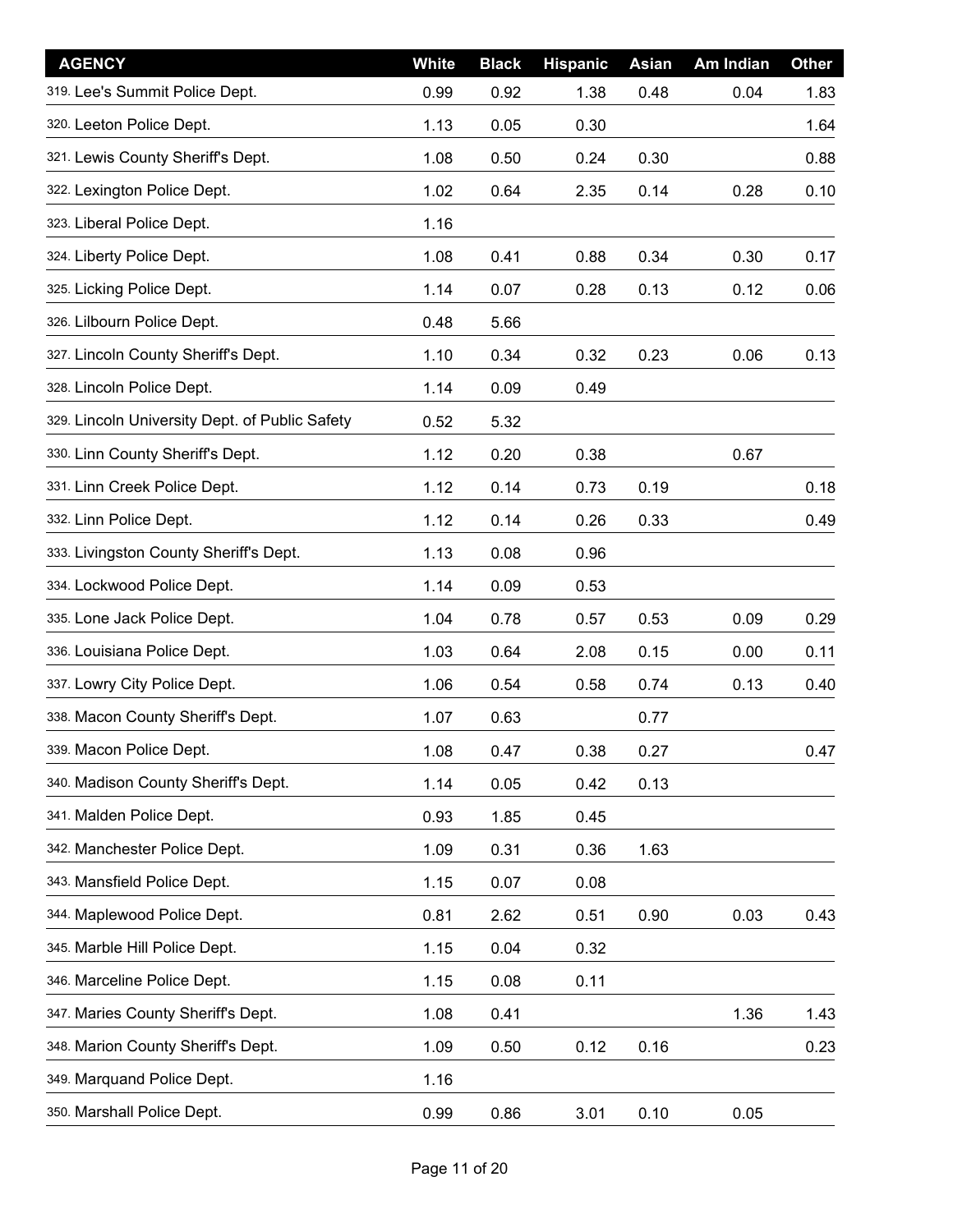| <b>AGENCY</b>                                    | <b>White</b> | <b>Black</b> | <b>Hispanic</b> | <b>Asian</b> | Am Indian | <b>Other</b> |
|--------------------------------------------------|--------------|--------------|-----------------|--------------|-----------|--------------|
| 351. Marshfield Police Dept.                     | 1.12         | 0.15         | 0.59            |              |           | 0.27         |
| 352. Marston Police Dept.                        | 0.91         | 2.02         |                 |              |           |              |
| 353. Marthasville Police Dept.                   | 1.14         | 0.12         | 0.23            |              |           |              |
| 354. Martinsburg Police Dept.                    | 0.96         | 0.83         | 0.95            | 2.41         | 3.34      |              |
| 355. Maryland Heights Police Dept.               | 0.91         | 1.51         | 1.19            | 1.36         | 0.05      | 1.07         |
| 356. Maryville Dept. of Public Safety            | 1.09         | 0.35         | 0.33            | 0.60         |           | 0.74         |
| 357. McDonald County Sheriff's Dept.             | 0.85         | 0.19         | 12.91           |              | 0.95      |              |
| 358. Memphis Police Dept.                        | 1.15         | 0.04         |                 |              |           |              |
| 359. Meramec College Police Dept.                | 0.48         | 5.61         |                 |              |           |              |
| 360. Mercer County Sheriff's Dept.               | 1.13         | 0.12         | 0.68            |              |           |              |
| 361. Merriam Woods Police Dept.                  | 1.13         | 0.06         | 0.32            | 0.41         | 0.56      |              |
| 362. Mexico Police Dept.                         | 1.00         | 1.17         | 0.69            | 0.12         |           | 0.25         |
| 363. Milan Police Dept.                          | 0.85         | 0.06         | 14.32           |              |           |              |
| 364. Miller County Sheriff's Dept.               | 1.10         | 0.26         | 0.55            | 0.70         |           | 0.00         |
| 365. Miller Police Dept.                         | 1.13         |              | 0.64            |              |           | 1.18         |
| 366. Miner Police Dept.                          | 0.94         | 1.54         | 0.73            | 0.56         | 0.13      | 0.68         |
| 367. Mississippi County Sheriff's Dept.          | 0.83         | 2.53         | 0.43            | 0.54         |           |              |
| 368. Missouri Capitol Police                     | 0.97         | 1.33         | 0.69            | 0.59         |           |              |
| 369. Missouri Department of Conservation         | 1.14         | 0.14         |                 |              | 0.00      |              |
| 370. Missouri State Highway Patrol               | 1.05         | 0.59         | 0.94            | 0.42         | 0.10      | 0.44         |
| 371. Missouri State Water Patrol                 | 0.83         | 2.00         | 3.38            |              |           | 1.56         |
| 372. Mo. Dept. of Natural Resources Park Rangers | 1.11         | 0.18         | 0.58            | 0.37         | 0.11      | 0.88         |
| 373. Moberly Police Dept.                        | 1.06         | 0.67         | 0.34            | 0.11         | 0.08      | 0.30         |
| 374. Moline Acres Police Dept.                   | 0.18         | 8.09         | 0.09            | 0.12         |           | 0.22         |
| 375. Monett Police Dept.                         | 0.89         | 0.07         | 11.83           | 0.38         | 0.08      | 0.56         |
| 376. Moniteau County Sheriff's Dept.             | 0.99         | 0.43         | 5.55            |              |           |              |
| 377. Monroe City Police Dept.                    | 1.08         | 0.57         | 0.00            |              | 0.41      | 0.43         |
| 378. Monroe County Sheriff's Dept.               | 1.11         | 0.32         | 0.11            | 0.40         |           |              |
| 379. Montgomery City Police Dept.                | 1.08         | 0.53         | 0.47            |              |           |              |
| 380. Montgomery County Sheriff's Dept.           | 1.08         | 0.41         | 0.67            | 0.11         | 0.15      | 0.47         |
| 381. Montrose Police Dept.                       | 1.16         |              |                 |              |           |              |
| 382. Morehouse Police Dept.                      | 1.02         | 0.58         | 3.33            |              |           |              |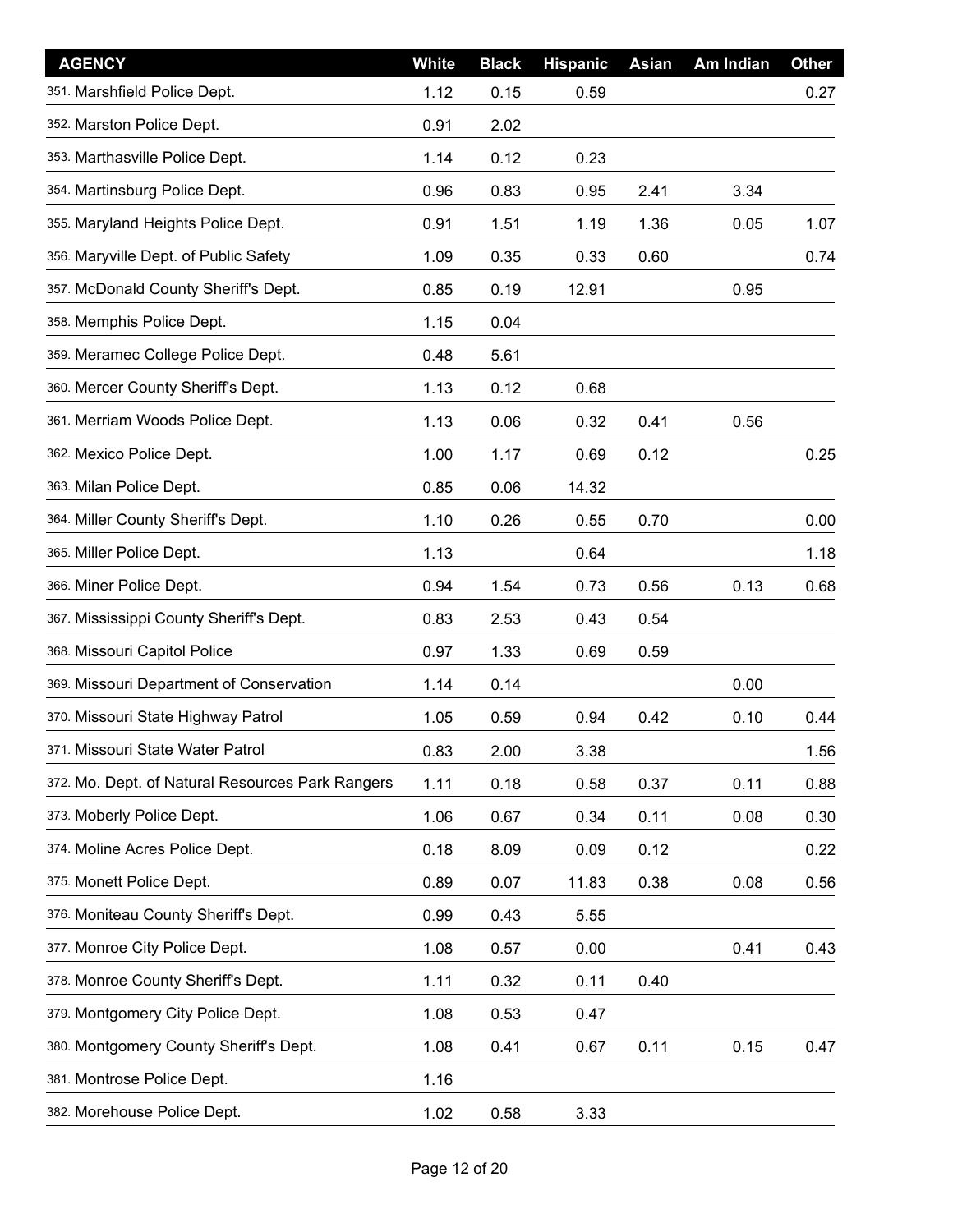| <b>AGENCY</b>                                    | White | <b>Black</b> | <b>Hispanic</b> | Asian | Am Indian | <b>Other</b> |
|--------------------------------------------------|-------|--------------|-----------------|-------|-----------|--------------|
| 383. Morgan County Sheriff's Dept.               | 1.10  | 0.20         | 0.72            | 0.17  | 0.12      | 0.24         |
| 384. Mosby Police Dept.                          | 1.10  | 0.29         | 0.84            | 0.18  | 0.41      | 0.17         |
| 385. Moscow Mills Police Dept.                   | 1.10  | 0.32         | 0.39            | 0.56  |           | 0.36         |
| 386. Mound City Police Dept.                     | 1.05  | 0.18         | 1.34            | 1.71  | 1.18      | 1.24         |
| 387. Mount Vernon Police Dept.                   | 1.11  | 0.14         | 1.12            | 0.20  | 0.28      |              |
| 388. Mountain Grove Police Dept.                 | 1.15  |              | 0.08            |       | 0.15      | 0.15         |
| 389. Mountain View Police Dept.                  | 1.13  | 0.03         | 0.81            |       | 0.29      |              |
| 390. Napoleon Police Dept.                       | 1.06  | 0.21         | 1.21            | 2.57  |           |              |
| 391. Neosho Police Dept.                         | 1.08  | 0.11         | 2.35            | 0.42  | 0.07      | 0.65         |
| 392. Nevada Police Dept.                         | 1.14  | 0.07         | 0.31            | 0.11  | 0.15      |              |
| 393. New Bloomfield Police Dept.                 | 1.12  | 0.28         |                 |       |           |              |
| 394. New Florence Police Dept.                   | 1.04  | 0.73         | 1.47            |       |           |              |
| 395. New Franklin Police Dept.                   | 1.09  | 0.29         | 0.56            |       | 0.99      | 1.04         |
| 396. New Haven Police Dept.                      | 1.12  | 0.18         | 0.45            | 0.12  |           | 0.17         |
| 397. New London Police Dept.                     | 1.12  | 0.34         |                 |       |           |              |
| 398. New Madrid County Sheriff's Dept.           | 0.82  | 2.54         | 1.14            | 0.49  | 0.00      |              |
| 399. New Melle Police Dept.                      | 1.14  | 0.08         | 0.09            | 0.22  |           |              |
| 400. Newburg Police Dept.                        | 1.15  | 0.02         |                 |       |           | 0.21         |
| 401. Newton County Sheriff's Dept.               | 1.07  | 0.36         | 1.72            |       | 0.18      | 0.94         |
| 402. Nixa Police Dept.                           | 1.15  | 0.02         | 0.09            | 0.08  |           | 0.05         |
| 403. Nodaway County Sheriff's Dept.              | 1.10  | 0.00         | 1.25            | 0.40  |           | 1.73         |
| 404. Noel Police Dept.                           | 0.53  | 0.13         | 27.87           |       | 2.23      |              |
| 405. Norborne Police Dept.                       | 1.10  | 0.17         | 0.98            |       |           | 1.81         |
| 406. Normandy Police Dept.                       | 0.31  | 6.77         | 0.42            | 0.69  | 0.11      | 1.22         |
| 407. North Kansas City Police Dept.              | 0.83  | 1.78         | 3.59            | 1.77  | 0.11      | 0.76         |
| 408. Northmoor Police Dept.                      | 0.84  | 1.44         | 4.61            | 1.96  |           | 1.01         |
| 409. Northwoods Police Dept.                     | 0.19  | 8.01         |                 |       |           |              |
| 410. Norwood Police Dept.                        | 1.16  |              |                 |       |           |              |
| 411. Novinger Police Dept.                       | 1.09  | 0.08         | 2.27            | 0.58  |           |              |
| 412. NWMSU-Northwest Mo. State University Police | 1.06  | 0.61         | 0.36            | 0.61  |           | 0.67         |
| 413. Oak Grove Police Dept.                      | 1.13  | 0.07         | 0.78            |       | 0.11      | 0.11         |
| 414. Oakview Police Dept.                        | 1.00  | 0.69         | 1.96            | 1.16  |           | 1.42         |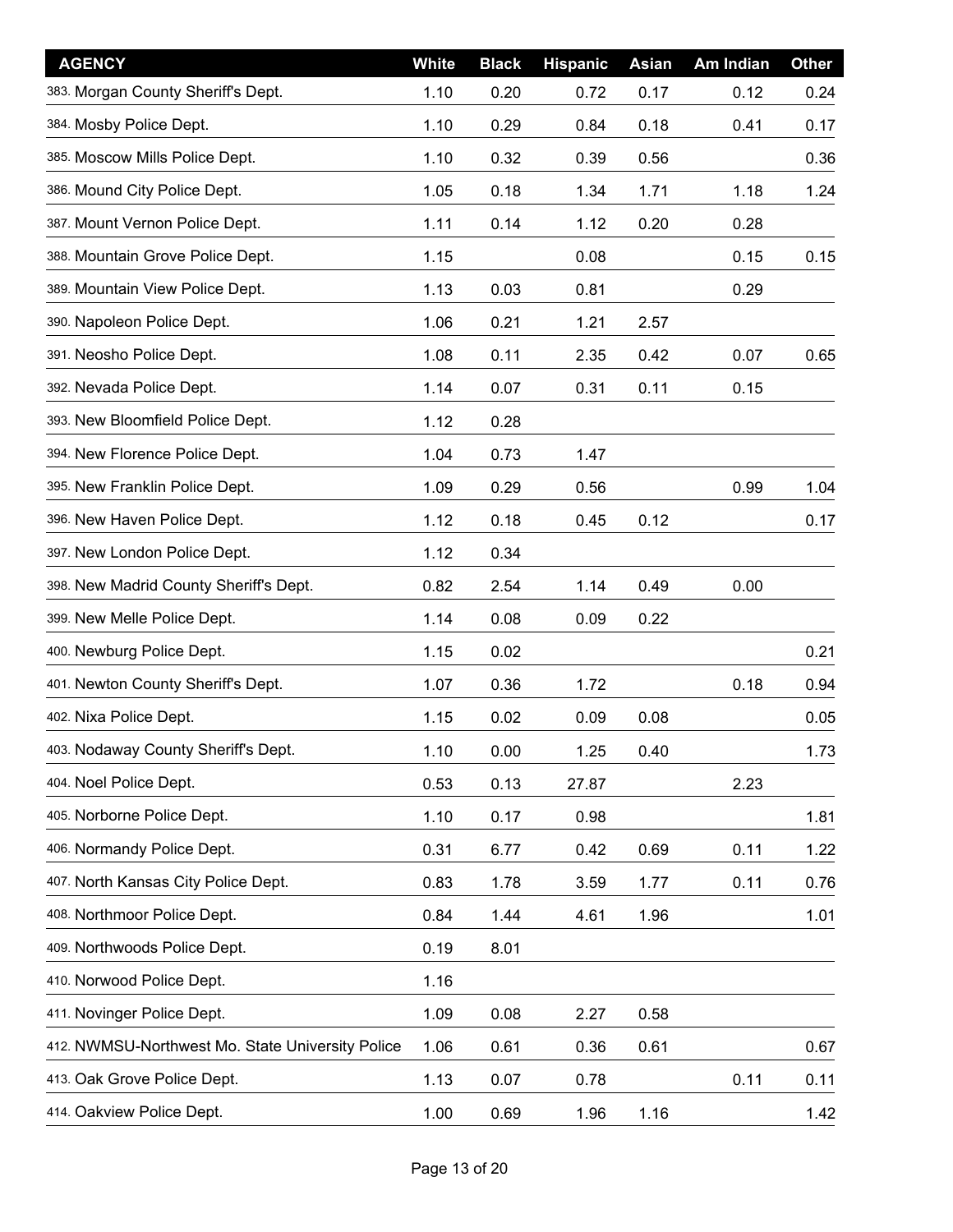| <b>AGENCY</b>                        | <b>White</b> | <b>Black</b> | <b>Hispanic</b> | Asian | Am Indian | <b>Other</b> |
|--------------------------------------|--------------|--------------|-----------------|-------|-----------|--------------|
| 415. Odessa Police Dept.             | 1.09         | 0.31         | 0.92            | 0.09  | 0.00      | 0.39         |
| 416. O'Fallon Police Dept.           | 1.06         | 0.54         | 0.61            | 0.45  | 0.10      | 0.38         |
| 417. Old Monroe Police Dept.         | 1.12         | 0.17         | 0.66            | 0.42  |           |              |
| 418. Olivette Police Dept.           | 0.74         | 2.86         | 0.75            | 2.56  | 0.09      | 1.05         |
| 419. Olympian Village Police Dept.   | 1.16         |              |                 |       |           |              |
| 420. Oran Police Dept.               | 1.07         |              | 3.92            |       |           |              |
| 421. Oregon County Sheriff's Dept.   | 1.11         |              | 2.25            |       |           |              |
| 422. Oregon Police Dept.             | 1.16         |              |                 |       |           |              |
| 423. Orrick Police Dept.             | 1.09         | 0.26         | 1.50            | 0.48  |           |              |
| 424. Osage Beach Police Dept.        | 1.12         | 0.17         | 0.43            | 0.47  | 0.10      | 0.21         |
| 425. Osage County Sheriff's Dept.    | 1.16         |              |                 |       |           |              |
| 426. Osceola Police Dept.            | 1.12         | 0.19         | 0.65            |       | 0.38      |              |
| 427. Otterville Police Dept.         | 1.12         |              | 1.71            |       |           |              |
| 428. Overland Police Dept.           | 0.69         | 3.40         | 1.55            | 1.18  |           | 0.50         |
| 429. Owensville Police Dept.         | 1.15         | 0.02         | 0.00            | 0.32  |           |              |
| 430. Ozark County Sheriff's Dept.    | 1.15         | 0.00         |                 | 0.56  |           |              |
| 431. Ozark Police Dept.              | 1.14         | 0.10         | 0.08            | 0.13  |           |              |
| 432. Pacific Police Dept.            | 1.12         | 0.28         | 0.15            | 0.16  | 0.11      | 0.12         |
| 433. Pagedale Police Dept.           | 0.15         | 8.27         | 0.16            | 0.37  | 0.12      | 0.12         |
| 434. Palmyra Police Dept.            | 1.10         | 0.37         |                 | 0.25  |           | 0.36         |
| 435. Park Hills Police Dept.         | 1.12         | 0.16         | 0.10            | 0.13  |           | 0.06         |
| 436. Parkville Police Dept.          | 1.01         | 0.79         | 1.33            | 0.88  | 0.04      | 0.51         |
| 437. Parma Police Dept.              | 0.62         | 3.76         | 4.11            |       |           |              |
| 438. Pasadena Park Police Dept.      |              | 9.61         |                 |       |           |              |
| 439. Peculiar Police Dept.           | 1.10         | 0.27         | 0.59            | 0.21  | 0.23      | 0.31         |
| 440. Pemiscot County Sheriff's Dept. | 0.93         | 1.71         | 0.81            | 0.52  |           |              |
| 441. Perry County Sheriff's Dept.    | 1.06         | 0.67         | 0.27            | 0.17  | 0.16      | 0.59         |
| 442. Perry Police Dept.              |              |              |                 |       |           |              |
| 443. Perryville Police Dept.         | 1.13         | 0.12         | 0.41            | 0.26  | 0.00      | 0.38         |
| 444. Pettis County Sheriff's Dept.   | 1.02         | 0.49         | 3.26            | 0.19  |           | 0.72         |
| 445. Pevely Police Dept.             | 1.10         | 0.42         | 0.19            | 0.15  | 0.07      | 0.21         |
| 446. Phelps County Sheriff's Dept.   | 0.95         | 0.79         | 2.87            | 0.89  | 1.37      | 1.43         |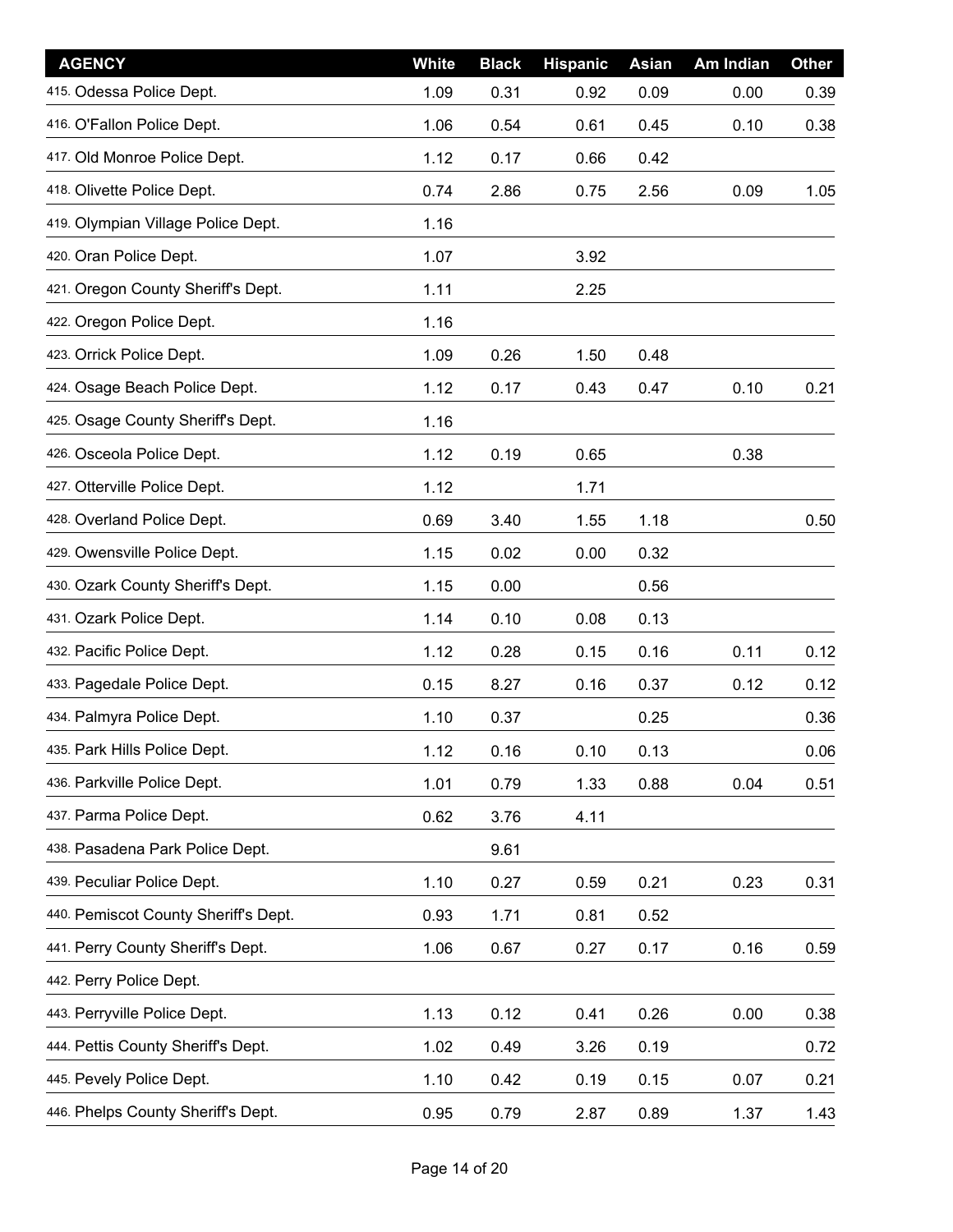| <b>AGENCY</b>                        | <b>White</b> | <b>Black</b> | <b>Hispanic</b> | Asian | Am Indian | <b>Other</b> |
|--------------------------------------|--------------|--------------|-----------------|-------|-----------|--------------|
| 447. Piedmont Police Dept.           | 1.14         | 0.03         | 0.18            | 0.22  |           | 0.33         |
| 448. Pierce City Police Dept.        | 1.08         | 0.08         | 2.82            | 0.11  | 0.16      | 0.81         |
| 449. Pike County Sheriff's Dept.     | 1.07         | 0.67         | 0.35            |       |           | 0.33         |
| 450. Pilot Grove Police Dept.        | 1.14         | 0.18         |                 |       |           |              |
| 451. Pilot Knob Police Dept.         | 1.08         | 0.48         | 0.55            | 0.70  |           |              |
| 452. Pine Lawn Police Dept.          | 0.08         | 8.73         |                 | 0.15  |           | 2.12         |
| 453. Pineville Police Dept.          | 0.94         | 0.35         | 7.95            | 0.25  |           | 0.37         |
| 454. Platte City Police Dept.        | 1.07         | 0.47         | 0.89            | 0.77  | 0.05      | 0.21         |
| 455. Platte County Sheriff's Dept.   | 0.98         | 0.87         | 1.46            | 0.87  | 0.09      | 1.96         |
| 456. Platte Woods Police Dept.       | 1.00         | 0.80         | 1.66            | 0.85  | 0.06      | 1.10         |
| 457. Plattsburg Police Dept.         | 1.03         | 1.06         |                 |       |           |              |
| 458. Pleasant Hill Police Dept.      | 1.14         | 0.06         | 0.47            | 0.05  |           | 0.07         |
| 459. Pleasant Hope Police Dept.      | 1.15         | 0.09         |                 |       |           |              |
| 460. Pleasant Valley Police Dept.    | 1.05         | 0.53         | 1.26            | 0.58  | 0.40      | 0.42         |
| 461. Polk County Sheriff's Dept.     | 1.13         | 0.12         | 0.43            | 0.18  |           |              |
| 462. Polo Police Dept.               | 1.13         | 0.17         | 0.24            | 0.31  |           |              |
| 463. Poplar Bluff Police Dept.       | 1.05         | 0.75         | 0.42            | 0.13  | 0.16      | 0.17         |
| 464. Portageville Police Dept.       | 0.91         | 1.82         | 0.49            | 1.26  |           |              |
| 465. Potosi Police Dept.             | 1.14         | 0.02         | 0.27            |       | 0.48      |              |
| 466. Pulaski County Sheriff's Dept.  | 0.98         | 0.84         | 2.30            | 1.33  |           | 0.77         |
| 467. Purdy Police Dept.              | 0.78         |              | 17.79           |       |           |              |
| 468. Putnam County Sheriff's Dept.   | 1.12         |              | 1.43            |       |           | 0.88         |
| 469. Puxico Police Dept.             | 1.16         |              |                 |       |           |              |
| 470. Queen City Police Dept.         | 1.16         |              |                 |       |           |              |
| 471. Ralls County Sheriff's Dept.    | 1.12         | 0.22         | 0.25            | 0.32  | 0.00      | 0.46         |
| 472. Randolph County Sheriff's Dept. | 1.10         | 0.41         | 0.24            | 0.10  |           |              |
| 473. Randolph Police Dept.           | 0.92         | 1.21         | 3.31            | 0.98  | 0.27      | 0.14         |
| 474. Ray County Sheriff's Dept.      | 1.11         | 0.31         | 0.14            | 0.17  |           | 0.25         |
| 475. Raymore Police Dept.            | 1.08         | 0.48         | 0.72            | 0.38  | 0.05      | 0.03         |
| 476. Raytown Police Dept.            | 0.75         | 3.04         | 1.24            | 0.51  | 0.09      | 0.60         |
| 477. Reeds Spring Police Dept.       | 1.14         | 0.03         | 0.46            | 0.15  |           |              |
| 478. Republic Police Dept.           | 1.12         | 0.07         | 0.80            | 0.34  | 0.32      | 0.06         |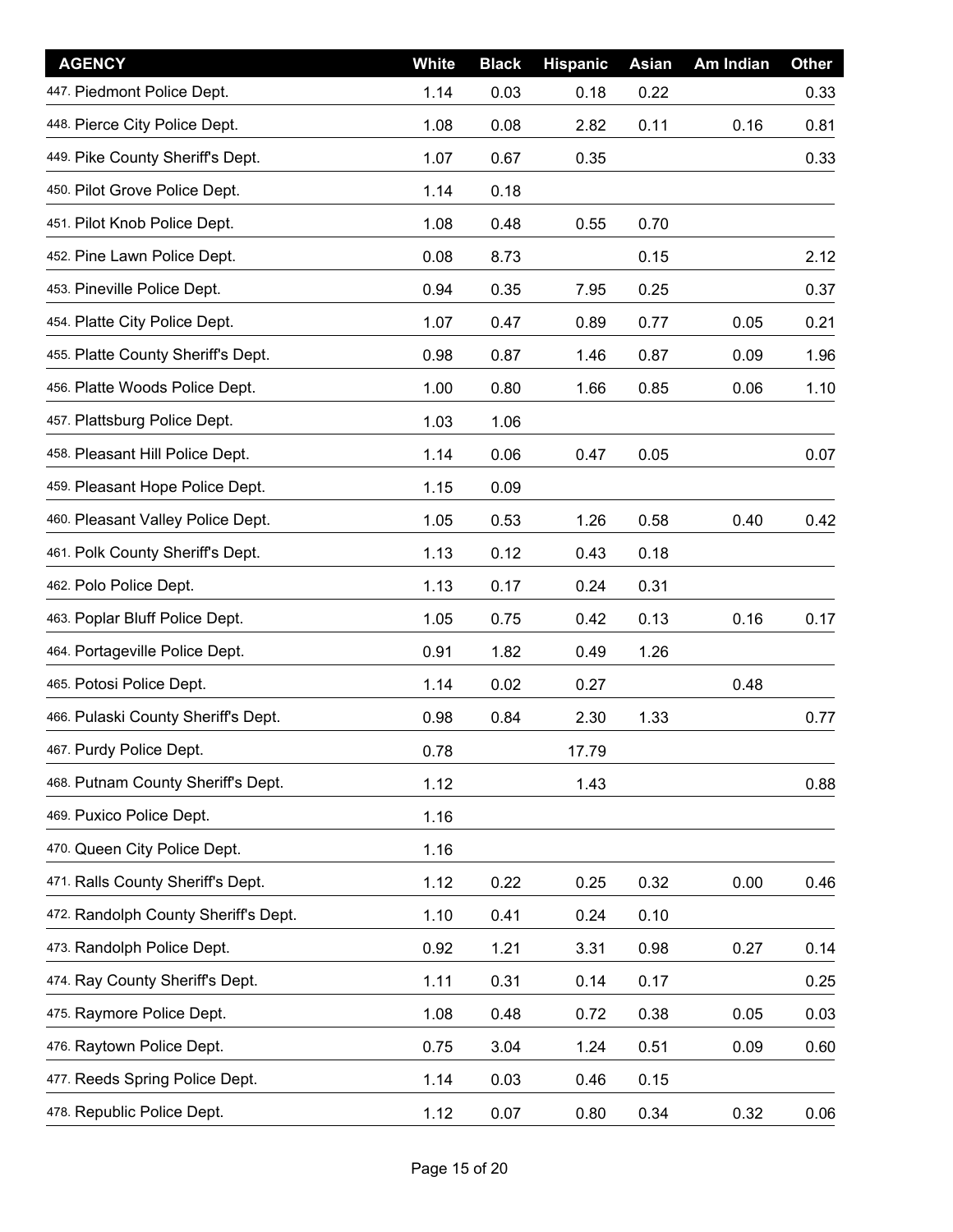| <b>AGENCY</b>                        | <b>White</b> | <b>Black</b> | <b>Hispanic</b> | <b>Asian</b> | Am Indian | <b>Other</b> |
|--------------------------------------|--------------|--------------|-----------------|--------------|-----------|--------------|
| 479. Revere Police Dept.             | 1.16         |              |                 |              |           |              |
| 480. Reynolds County Sheriff's Dept. | 1.07         | 0.53         | 0.60            |              |           | 1.11         |
| 481. Rich Hill Police Dept.          | 1.14         | 0.09         | 0.13            |              |           |              |
| 482. Richland Police Dept.           | 1.13         | 0.14         | 0.24            | 0.23         | 0.00      |              |
| 483. Richmond Heights Police Dept.   | 0.75         | 3.01         | 0.51            | 1.53         | 0.20      | 0.78         |
| 484. Richmond Police Dept.           | 1.10         | 0.41         | 0.37            | 0.22         | 0.12      |              |
| 485. Ripley County Sheriff's Dept.   | 1.16         |              |                 |              |           |              |
| 486. Risco Police Dept.              | 0.69         | 2.56         | 7.32            |              |           |              |
| 487. Riverside Dept of Public Safety | 0.82         | 1.81         | 3.85            | 1.51         | 0.16      | 0.89         |
| 488. Riverview Police Dept.          | 0.31         | 6.94         | 0.29            | 0.37         |           |              |
| 489. Rock Hill Police Dept.          | 0.98         | 1.12         | 0.51            | 1.68         | 0.02      | 0.09         |
| 490. Rock Port Police Dept.          | 1.10         | 0.26         | 1.00            |              |           |              |
| 491. Rockaway Beach Police Dept.     | 1.13         | 0.26         |                 |              |           |              |
| 492. Rogersville Police Dept.        | 1.13         | 0.16         | 0.18            |              |           | 0.33         |
| 493. Rolla Police Dept.              | 1.04         | 0.34         | 0.35            | 1.08         | 0.04      | 4.38         |
| 494. Rosebud Police Dept.            | 1.16         |              |                 |              |           |              |
| 495. Salem Police Dept.              | 1.14         | 0.11         | 0.09            |              | 0.16      |              |
| 496. Saline County Sheriff's Dept.   | 0.97         | 0.96         | 3.18            |              |           | 0.78         |
| 497. Salisbury Police Dept.          | 1.16         |              |                 |              |           |              |
| 498. Sarcoxie Police Dept.           | 1.11         | 0.08         | 1.52            | 0.24         |           | 0.18         |
| 499. Savannah Police Dept.           | 1.14         | 0.06         | 0.40            |              |           |              |
| 500. Schuyler County Sheriff's Dept. | 1.16         |              |                 |              |           |              |
| 501. Scotland County Sheriff's Dept. | 1.16         |              |                 |              |           |              |
| 502. Scott City Police Dept.         | 1.08         | 0.50         | 0.57            | 0.24         |           |              |
| 503. Scott County Sheriff's Dept.    | 0.96         | 1.52         | 0.67            |              |           |              |
| 504. Sedalia Police Dept.            | 1.02         | 0.58         | 2.71            | 0.21         | 0.06      | 0.44         |
| 505. Seligman Police Dept.           | 1.03         | 0.10         | 4.97            | 0.19         | 0.26      | 0.54         |
| 506. Senath Police Dept.             | 0.90         |              | 12.07           |              |           |              |
| 507. Seneca Police Dept.             | 1.10         | 0.12         | 0.98            |              | 2.09      | 0.18         |
| 508. Seymour Police Dept.            | 1.14         | 0.05         | 0.14            | 0.36         |           |              |
| 509. Shannon County Sheriff's Dept.  | 1.16         |              |                 |              |           |              |
| 510. Shelbina Police Dept.           | 1.14         | 0.13         | 0.24            |              |           |              |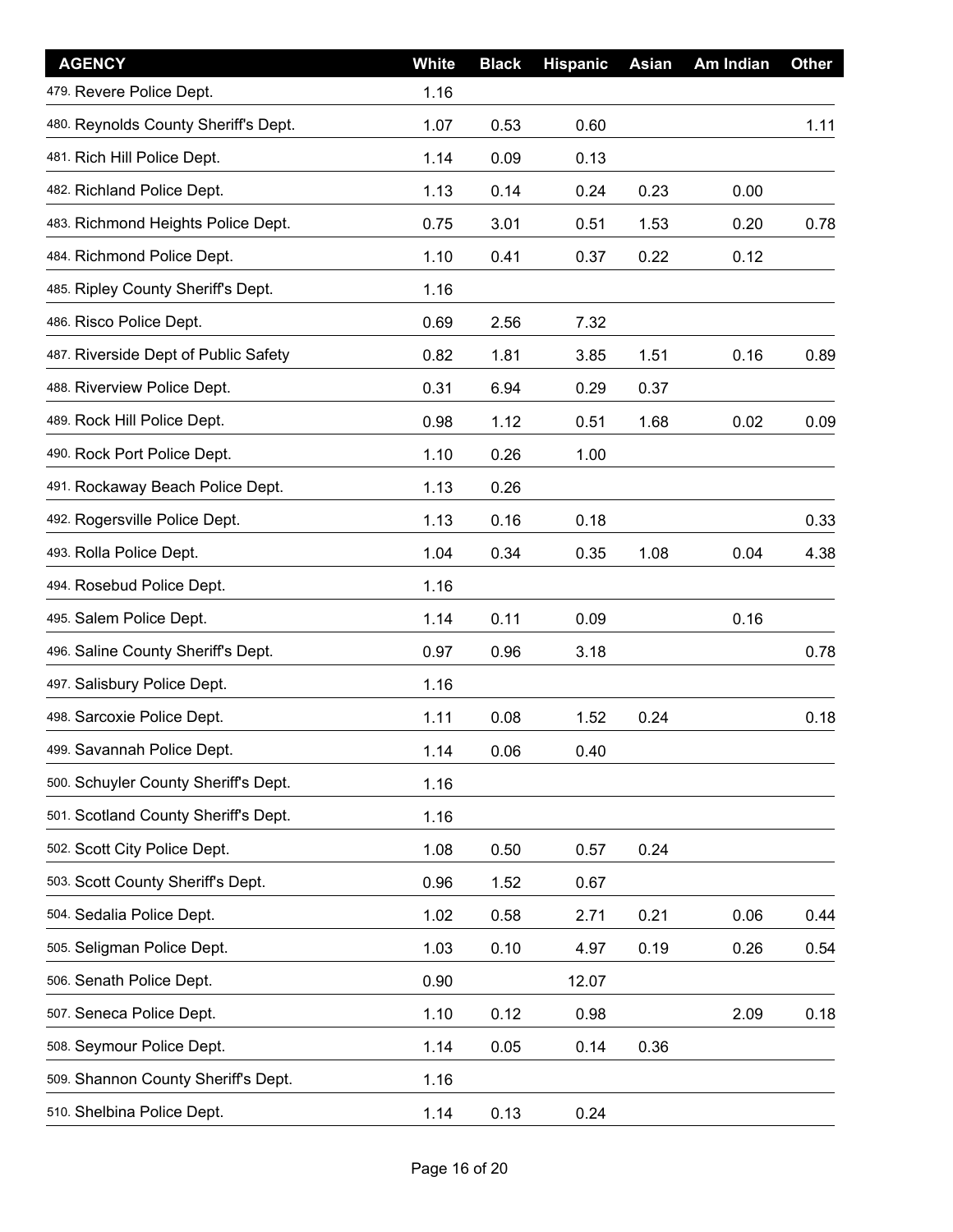| <b>AGENCY</b>                                         | White | <b>Black</b> | <b>Hispanic</b> | <b>Asian</b> | Am Indian | <b>Other</b> |
|-------------------------------------------------------|-------|--------------|-----------------|--------------|-----------|--------------|
| 511. Shelby County Sheriff's Dept.                    | 1.16  |              |                 |              |           |              |
| 512. Shrewsbury Police Dept.                          | 0.97  | 1.13         | 0.94            | 1.44         | 0.05      | 0.91         |
| 513. Sikeston Police Dept.                            | 0.74  | 3.30         | 0.65            | 0.00         | 0.18      | 0.14         |
| 514. Silex Police Dept.                               | 1.16  |              |                 |              |           |              |
| 515. Slater Police Dept.                              | 1.06  | 0.75         | 0.15            | 0.19         |           |              |
| 516. Smithton Police Dept.                            | 1.16  |              |                 |              |           |              |
| 517. Smithville Police Dept.                          | 1.10  | 0.22         | 0.88            | 1.02         |           | 0.05         |
| 518. Southeast Missouri State University Police Dept. | 0.97  | 0.93         | 1.77            |              | 1.56      | 1.64         |
| 519. Southwest City Police Dept.                      | 0.63  |              | 23.40           |              | 2.69      |              |
| 520. Springfield Police Dept.                         | 1.06  | 0.58         | 0.69            | 0.59         | 0.07      | 0.30         |
| 521. St. Ann Police Dept.                             | 0.66  | 3.35         | 3.01            | 0.92         | 0.02      | 0.93         |
| 522. St. Charles City Parks and Recreation            | 0.92  | 1.31         | 3.74            |              |           |              |
| 523. St. Charles County Sheriff's Dept.               | 1.05  | 0.58         | 0.51            | 0.37         | 0.16      | 1.93         |
| 524. St. Charles Police Dept.                         | 1.03  | 0.69         | 1.21            | 0.56         | 0.08      | 0.53         |
| 525. St. Clair County Sheriff's Dept.                 | 1.13  | 0.20         | 0.19            |              |           | 0.35         |
| 526. St. Clair Police Dept.                           | 1.12  | 0.17         | 0.25            | 0.24         |           | 0.35         |
| 527. St. Francois County Sheriff's Dept.              | 1.14  | 0.07         | 0.20            |              |           |              |
| 528. St. George Police Dept.                          | 1.07  | 0.39         | 0.59            | 1.42         |           |              |
| 529. St. James Police Dept.                           | 1.13  | 0.05         | 0.54            | 0.23         | 0.16      | 0.33         |
| 530. St. John Police Dept.                            | 0.68  | 3.69         | 0.51            | 0.67         | 0.05      | 0.51         |
| 531. St. Joseph Police Dept.                          | 1.08  | 0.51         | 0.51            | 0.12         | 0.02      | 0.10         |
| 532. St. Louis City Police Dept.                      | 0.56  | 4.67         | 0.48            | 0.81         | 0.04      | 1.07         |
| 533. St. Louis County Police Dept.                    | 0.84  | 2.41         | 0.45            | 0.53         | 0.04      | 0.72         |
| 534. St. Marys Police Dept.                           | 1.15  |              | 0.52            |              |           |              |
| 535. St. Peters Police Dept.                          | 1.07  | 0.53         | 0.45            | 0.45         | 0.03      | 0.72         |
| 536. St. Peters Ranger Enforcement                    | 1.04  |              | 1.83            | 4.66         |           |              |
| 537. St. Robert Police Dept.                          | 0.86  | 1.97         | 1.70            | 0.91         | 0.11      | 0.72         |
| 538. Stanberry Police Dept.                           | 1.15  | 0.10         |                 |              |           |              |
| 539. Ste. Genevieve County Sheriff's Dept.            | 1.11  | 0.35         | 0.24            | 0.20         |           | 0.07         |
| 540. Ste. Genevieve Police Dept.                      | 1.14  | 0.15         | 0.05            |              | 0.09      | 0.18         |
| 541. Steele Police Dept.                              | 0.76  | 2.66         | 3.70            |              |           |              |
| 542. Steelville Police Dept.                          | 1.08  | 0.31         | 0.88            | 0.56         |           |              |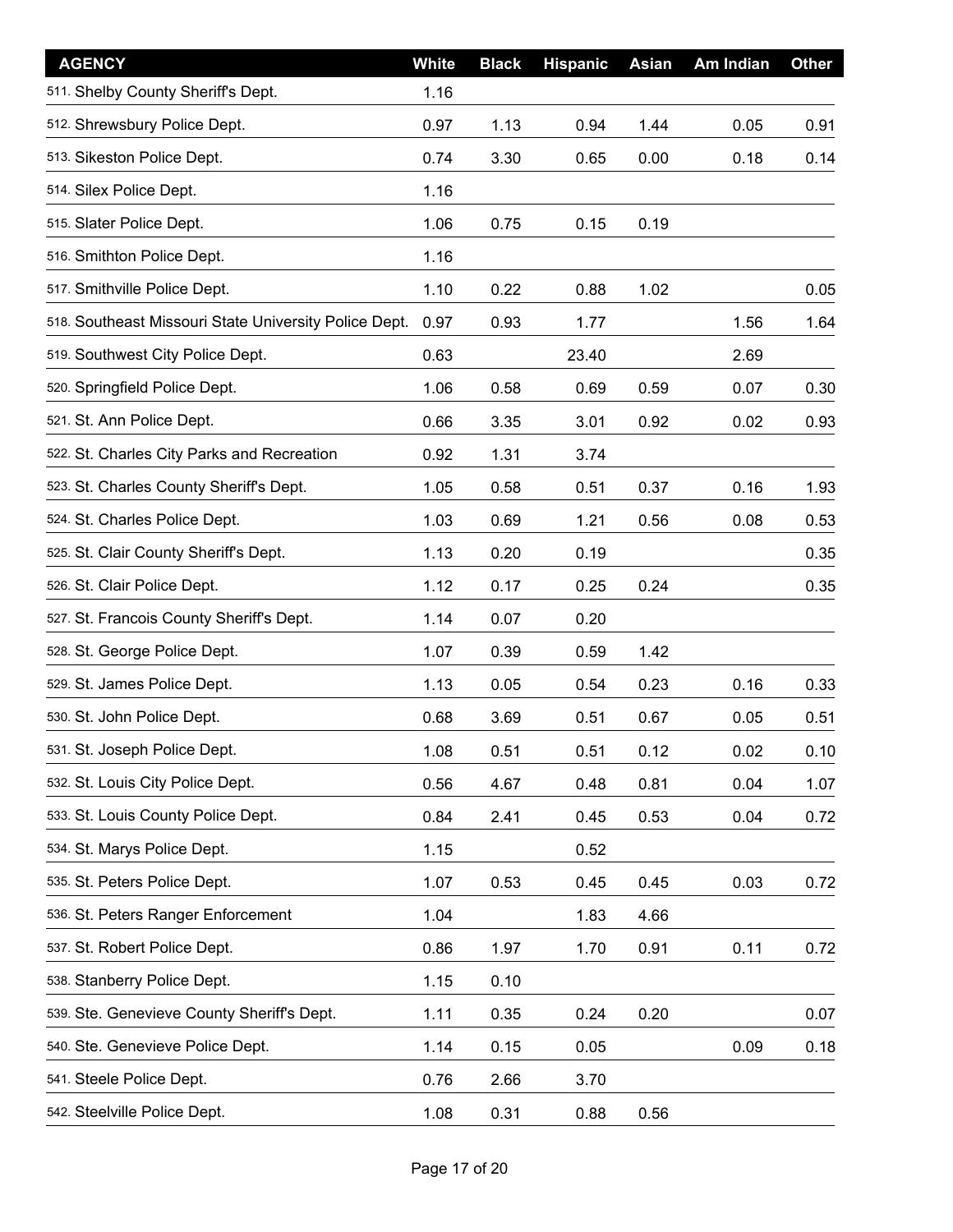| <b>AGENCY</b>                                        | White | <b>Black</b> | <b>Hispanic</b> | <b>Asian</b> | Am Indian | <b>Other</b> |
|------------------------------------------------------|-------|--------------|-----------------|--------------|-----------|--------------|
| 543. Stoddard County Sheriff's Dept.                 | 1.07  | 0.24         |                 |              |           |              |
| 544. Stone County Sheriff's Dept.                    | 1.14  | 0.08         | 0.43            |              |           |              |
| 545. Stover Police Dept.                             | 1.13  | 0.21         | 0.17            |              |           |              |
| 546. Strafford Police Dept.                          | 1.12  | 0.17         | 0.49            | 0.09         |           | 0.33         |
| 547. Sturgeon Police Dept.                           | 1.13  | 0.10         | 0.58            |              |           |              |
| 548. Sugar Creek Police Dept.                        | 1.04  | 0.55         | 1.99            | 0.14         | 0.19      | 0.48         |
| 549. Sullivan County Sheriff's Dept.                 | 0.89  |              | 12.66           |              |           |              |
| 550. Sullivan Police Dept.                           | 1.13  | 0.03         | 0.46            | 0.41         | 0.08      | 0.34         |
| 551. Summersville Police Dept.                       | 1.16  |              |                 |              |           |              |
| 552. Sunrise Beach Police Dept.                      | 1.14  | 0.07         | 0.20            | 0.26         |           |              |
| 553. Sunset Hills Police Dept.                       | 1.04  | 0.72         | 0.51            | 0.75         |           | 0.84         |
| 554. Sweet Springs Police Dept.                      | 1.15  | 0.04         |                 |              |           |              |
| 555. Taney County Sheriff's Dept.                    | 1.12  | 0.09         | 0.85            | 0.31         |           |              |
| 556. Tarkio Police Dept.                             | 1.13  | 0.14         | 0.60            |              |           |              |
| 557. Terre Du Lac Police Dept.                       | 1.14  | 0.03         | 0.70            |              |           | 0.32         |
| 558. Texas County Sheriff's Dept.                    | 1.16  |              |                 |              |           |              |
| 559. Thayer Police Dept.                             | 1.14  | 0.12         | 0.19            | 0.12         |           | 0.17         |
| 560. Tipton Police Dept.                             | 1.08  | 0.34         | 1.93            |              |           |              |
| 561. Town and Country Police Dept.                   | 0.99  | 1.07         | 0.54            | 1.34         | 0.15      | 0.53         |
| 562. Tracy Police Dept.                              | 0.97  | 0.94         | 1.15            | 0.98         | 2.71      |              |
| 563. Trenton Police Dept.                            | 1.13  | 0.08         | 0.75            |              |           |              |
| 564. Trimble Police Dept.                            | 1.11  | 0.32         | 0.30            |              |           |              |
| 565. Troy Police Dept.                               | 1.09  | 0.43         | 0.49            | 0.25         | 0.00      | 0.12         |
| 566. Truesdale Police Dept.                          | 1.12  | 0.22         | 0.62            |              |           |              |
| 567. Truman State University Dept. of Public Safety  | 1.05  | 0.39         | 0.45            | 1.15         |           | 2.49         |
| 568. Union Pacific Railroad Police                   | 0.29  | 4.80         | 13.72           |              |           |              |
| 569. Union Police Dept.                              | 1.13  | 0.13         | 0.19            | 0.22         |           | 0.04         |
| 570. Unionville Police Dept.                         | 1.16  |              |                 |              |           |              |
| 571. University of Missouri-Columbia Police Dept.    | 0.93  | 1.02         | 0.42            | 2.70         |           | 4.66         |
| 572. University of Missouri-Kansas City Police Dept. | 0.64  | 3.26         | 1.62            | 2.60         | 0.74      | 3.35         |
| 573. University of Missouri-Rolla Police Dept.       | 0.89  | 0.62         | 0.78            | 5.99         |           | 6.52         |
| 574. University of Missouri-St. Louis Police Dept.   | 0.64  | 3.52         | 0.24            | 3.12         |           | 3.62         |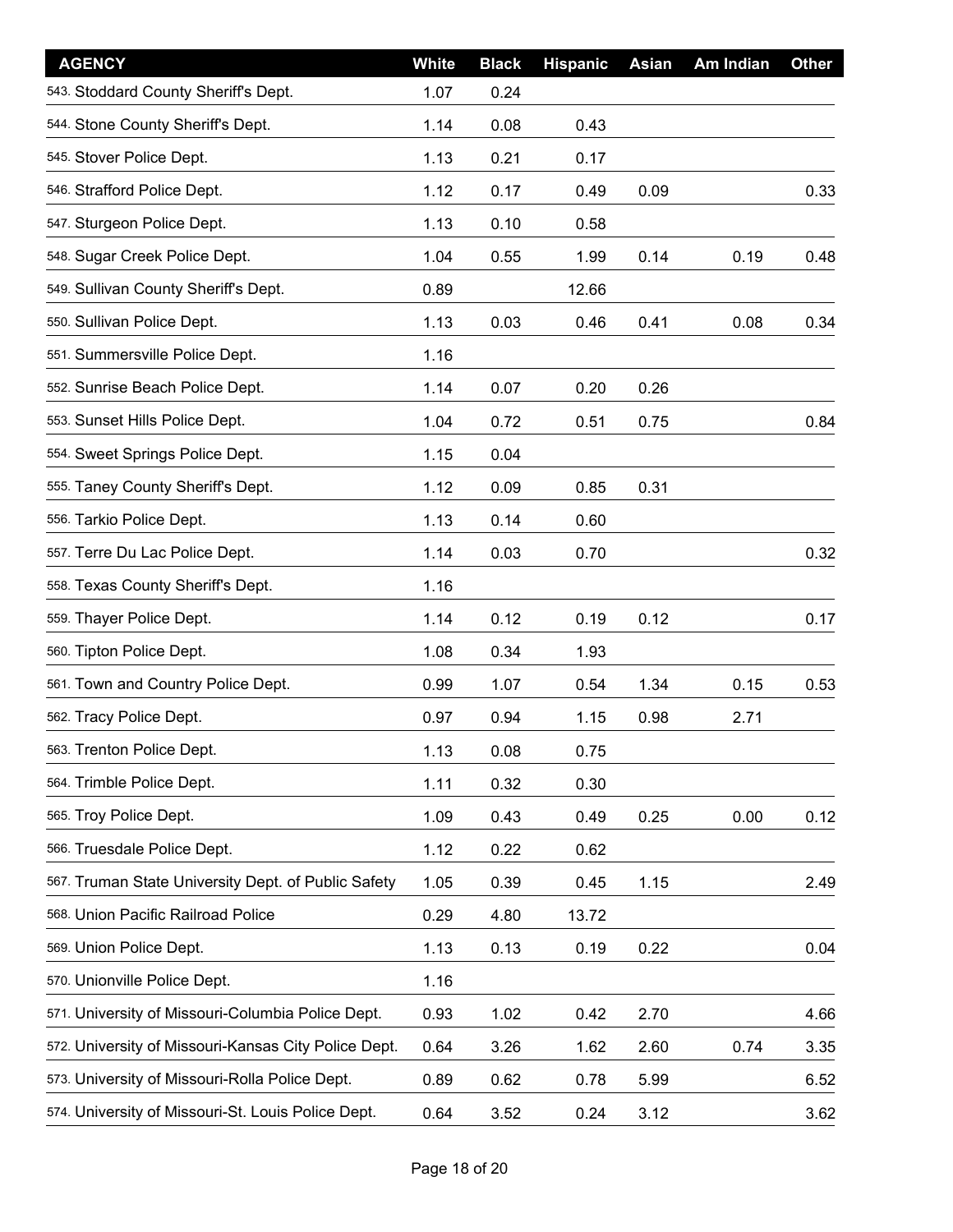| <b>AGENCY</b>                           | <b>White</b> | <b>Black</b> | <b>Hispanic</b> | <b>Asian</b> | Am Indian | <b>Other</b> |
|-----------------------------------------|--------------|--------------|-----------------|--------------|-----------|--------------|
| 575. University City Police Dept.       | 0.42         | 5.73         | 0.21            | 1.50         | 0.20      | 1.12         |
| 576. Urbana Police Dept.                | 1.14         | 0.15         |                 |              |           |              |
| 577. Van Buren Police Dept.             | 1.10         | 0.19         | 0.54            |              | 1.92      |              |
| 578. Vandalia Police Dept.              |              |              |                 |              |           |              |
| 579. Velda City Police Dept.            | 0.11         | 8.62         | 0.31            | 0.11         |           | 0.32         |
| 580. Vernon County Sheriff's Dept.      | 0.99         | 0.08         | 0.86            | 0.55         | 0.00      | 11.09        |
| 581. Verona Police Dept.                | 0.94         | 0.02         | 9.68            | 0.33         |           |              |
| 582. Versailles Police Dept.            | 1.12         | 0.21         | 0.36            | 0.30         |           |              |
| 583. Viburnum Police Dept.              | 1.12         |              | 0.87            |              | 1.54      |              |
| 584. Vienna Police Dept.                | 1.06         | 0.32         | 0.65            | 1.39         |           | 1.81         |
| 585. Vinita Park Police Dept.           | 0.34         | 6.54         | 0.70            | 0.62         |           | 0.57         |
| 586. Walker Police Dept.                | 1.16         |              |                 |              |           |              |
| 587. Walnut Grove Police Dept.          | 1.03         |              | 0.46            | 0.15         |           | 9.74         |
| 588. Wardsville Police Dept.            | 1.16         |              |                 |              |           |              |
| 589. Warren County Sheriff's Dept.      | 1.10         | 0.29         | 0.76            | 0.19         | 0.04      | 0.09         |
| 590. Warrensburg Police Dept.           | 0.99         | 0.88         | 0.82            | 1.15         | 0.10      | 1.97         |
| 591. Warrenton Police Dept.             | 1.10         | 0.27         | 0.74            | 0.29         | 0.25      | 0.17         |
| 592. Warsaw Police Dept.                | 1.14         | 0.06         | 0.18            |              | 0.33      |              |
| 593. Warson Woods Police Dept.          | 0.98         | 0.97         | 0.28            | 0.83         | 0.00      | 3.25         |
| 594. Washburn Police Dept.              | 1.05         |              | 5.27            |              |           |              |
| 595. Washington County Sheriff's Dept.  | 1.12         |              | 0.91            | 0.58         | 0.81      |              |
| 596. Washington Police Dept.            | 1.13         | 0.19         | 0.23            | 0.06         |           | 0.05         |
| 597. Washington University Police Dept. | 0.87         | 1.80         | 3.43            |              |           |              |
| 598. Wayne County Sheriff's Dept.       | 1.16         |              |                 |              |           |              |
| 599. Waynesville Police Dept.           | 0.91         | 1.56         | 1.53            | 0.90         | 0.22      | 0.54         |
| 600. Weatherby Lake Police Dept.        | 1.09         | 0.16         | 1.31            | 1.02         |           | 0.37         |
| 601. Webb City Police Dept.             | 1.11         | 0.12         | 1.15            | 0.15         | 0.04      | 0.29         |
| 602. Webster County Sheriff's Dept.     | 1.11         | 0.18         | 1.03            | 0.00         |           | 0.63         |
| 603. Webster Groves Police Dept.        | 0.98         | 1.17         | 0.57            | 1.07         | 0.05      | 0.72         |
| 604. Wellington Police Dept.            | 1.07         | 0.43         | 1.83            |              |           |              |
| 605. Wellston Police Dept.              | 0.06         | 9.03         | 0.06            |              | 0.11      | 0.34         |
| 606. Wellsville Police Dept.            | 1.06         | 0.77         |                 |              | 0.52      |              |